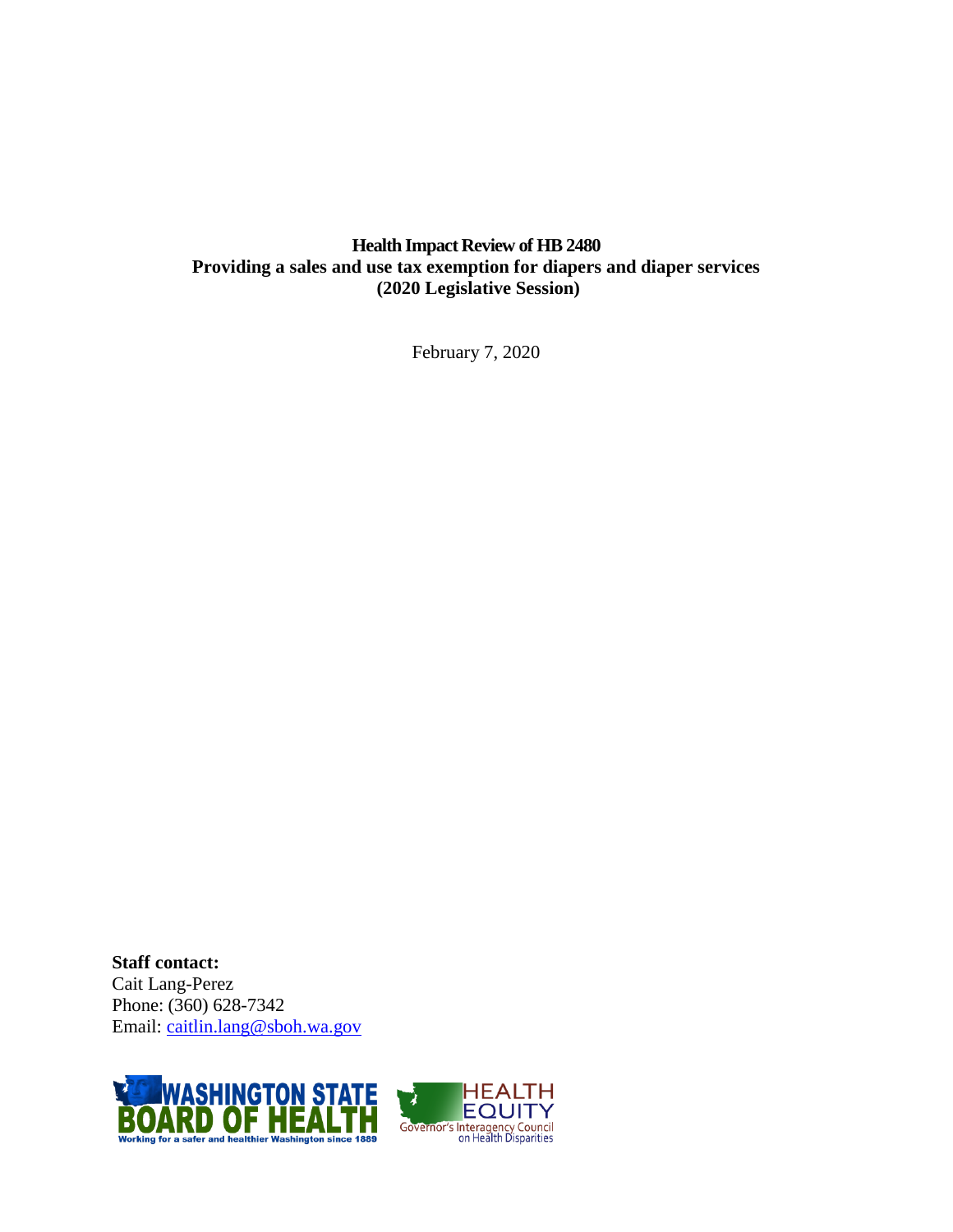#### **Full review**

The full Health Impact Review report is available at: <https://sboh.wa.gov/Portals/7/Doc/HealthImpactReviews/HIR-2020-09-HB2480.pdf>

#### **Acknowledgements**

We would like to thank the key informants who provided consultation and technical support during this Health Impact Review.

## **Contents**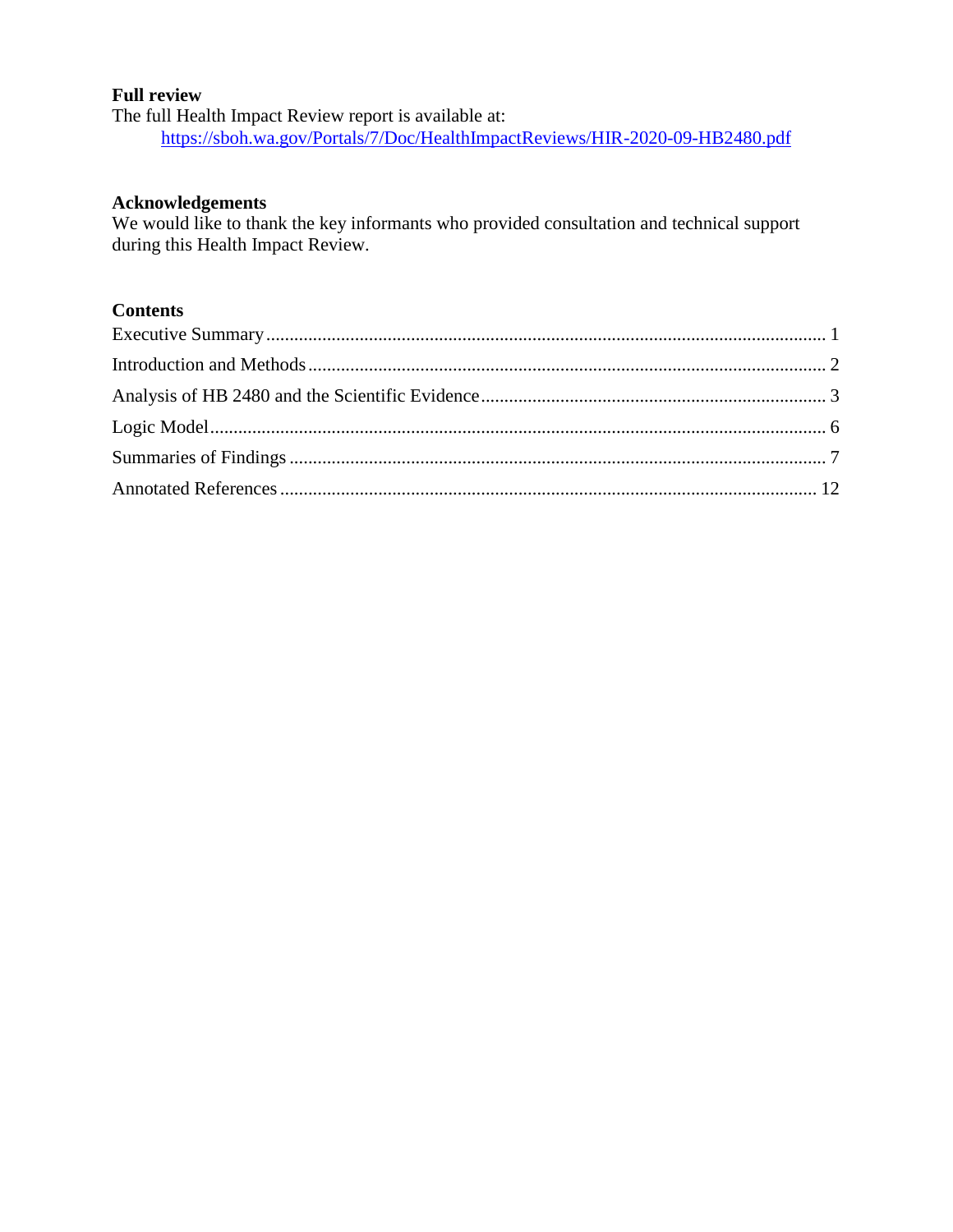## <span id="page-2-0"></span>**Executive Summary HB 2480, Providing a sales and use tax exemption for diapers and diaper services (2020 Legislative Session)**

**Evidence indicates that HB 2480 would likely increase affordability of, access to, and use of diapers, which would likely improve health outcomes and decrease health inequities by socioeconomic status for infants, children, and parents and caregivers.**

## **BILL INFORMATION**

**Sponsors:** Robinson, Rude, Leavitt, Valdez, Doglio, Pollet, Cody, Riccelli

#### **Summary of Bill:**

- Establishes that the retail sales tax  $(RCW 82.08.020)$  does not apply to the sales of diapers or diaper services.
- Establishes that provisions of Washington's use tax [\(Chapter 82.12 RCW\)](https://app.leg.wa.gov/RCW/default.aspx?cite=82.12) do not apply to diapers or diaper services.
- Exempts this act from the provisions of RCWs  $82.32.805$  (Tax preferences—Expiration dates) and [82.32.808](https://app.leg.wa.gov/RCW/default.aspx?cite=82.32.808) (Tax preferences—Performance statement requirement).

## **HEALTH IMPACT REVIEW**

#### **Summary of Findings:**

This Health Impact Review found the following evidence for relevant provisions in HB 2480:

- **Informed assumption** that exempting diapers and diaper services from Washington's sales and use taxes would increase affordability of diapers and diaper services. This assumption is based on information from California, the Washington State sales and use tax rates, and national cost savings estimates.
- **Informed assumption** that increasing affordability of diapers and diaper services would result in increased access to and use of diapers for infants and children, particularly among families with low-incomes. This assumption is based on cost savings and evidence from a study of families receiving assistance from a community-based diaper bank.
- **Strong evidence** that increasing access to and use of diapers for infants and children would result in improved health outcomes for infants, children, and parents and caregivers.
- **Strong evidence** improving health outcomes for infants, children, and parents and caregivers would likely decrease health inequities by socioeconomic status.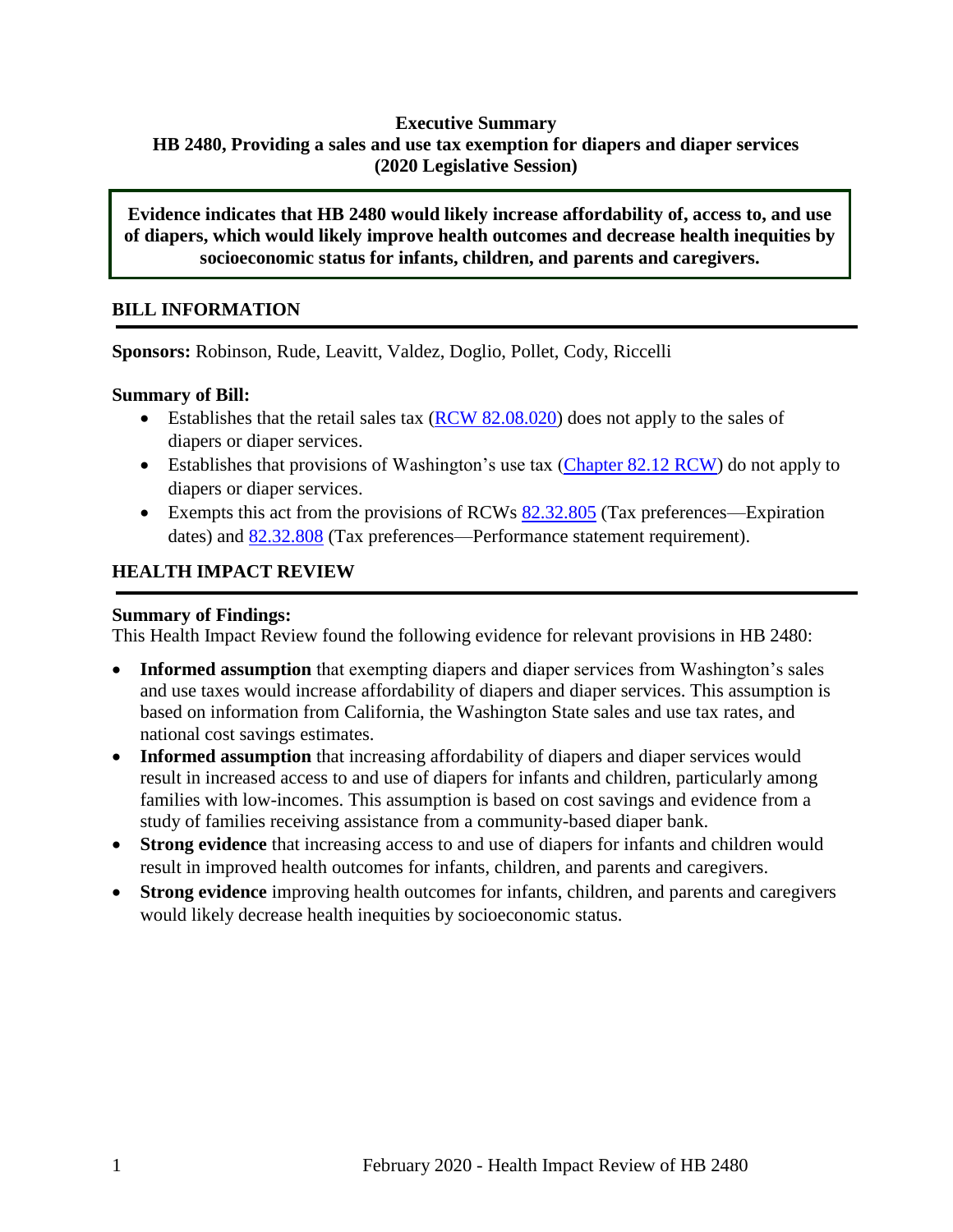#### **Introduction and Methods**

<span id="page-3-0"></span>A Health Impact Review is an analysis of how a proposed legislative or budgetary change will likely impact health and health disparities in Washington State [\(RCW 43.20.285\)](http://apps.leg.wa.gov/rcw/default.aspx?cite=43.20.285). For the purpose of this review 'health disparities' have been defined as the differences in disease, death, and other adverse health conditions that exist between populations [\(RCW 43.20.270\)](http://apps.leg.wa.gov/rcw/default.aspx?cite=43.20.270). This document provides summaries of the evidence analyzed by State Board of Health staff during the Health Impact Review of House Bill 2480 [\(HB 2480\)](https://app.leg.wa.gov/billsummary?BillNumber=2480&Initiative=false&Year=2019).

Staff analyzed the content of HB 2480 and created a logic model depicting possible pathways leading from the provisions of the bill to health outcomes. We consulted with experts and contacted key informants about the provisions and potential impacts of the bill. We conducted an objective review of published literature for each pathway using databases including PubMed, Google Scholar, and University of Washington Libraries. More information about key informants and detailed methods are available upon request.

The following pages provide a detailed analysis of the bill including the logic model, summaries of evidence, and annotated references. The logic model is presented both in text and through a flowchart (Figure 1). The logic model includes information on the strength-of-evidence for each relationship. The strength-of-evidence has been defined using the following criteria:

- **Very strong evidence:** the review of literature yielded a very large body of robust evidence supporting the association with few if any contradictory findings. The evidence indicates that the scientific community largely accepts the existence of the association.
- **Strong evidence:** the review of literature yielded a large body of evidence on the relationship (a vast majority of which supported the association) but the body of evidence did contain some contradictory findings or studies that did not incorporate the most robust study designs or execution or had a higher than average risk of bias; or there were too few studies to reach the rigor of "very strong evidence;" or some combination of these.
- **A fair amount of evidence:** the review of literature yielded several studies supporting the association, but a large body of evidence was not established; or the review yielded a large body of evidence but findings were inconsistent with only a slightly larger percentage of the studies supporting the association; or the research did not incorporate the most robust study designs or execution or had a higher than average risk of bias.
- **Not well researched:** the review of literature yielded few if any studies or only yielded studies that were poorly designed or executed or had high risk of bias.

This review was subject to time constraints, which influenced the scope of work for this review. The annotated references are only a representation of the evidence and provide examples of current research. In some cases only a few review articles or meta-analyses are referenced. One article may cite or provide analysis of dozens of other articles. Therefore the number of references included in the bibliography does not necessarily reflect the strength-of-evidence. In addition, some articles provide evidence for more than one research question, so are referenced multiple times.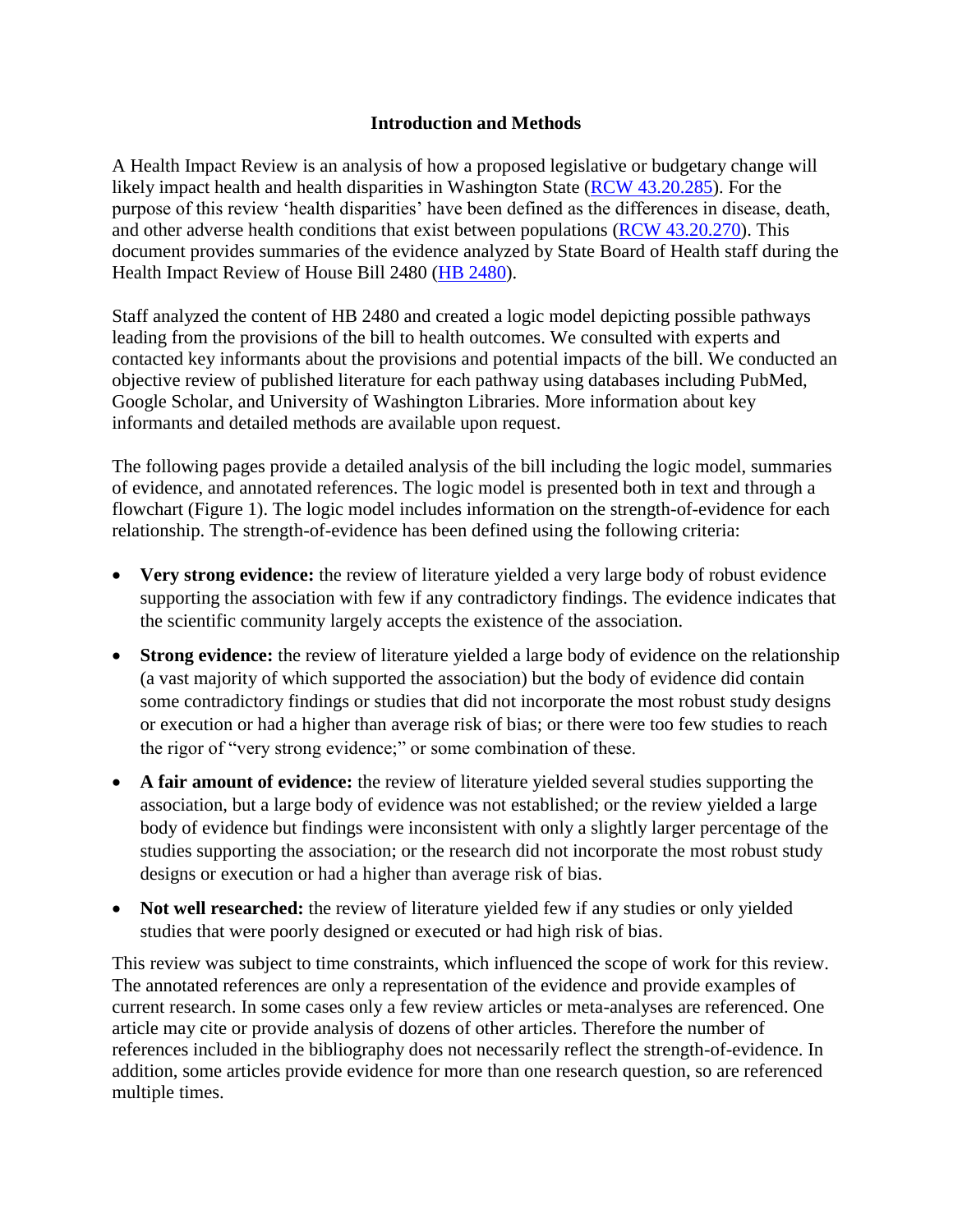#### **Analysis of HB 2480 and the Scientific Evidence**

#### <span id="page-4-0"></span>**Summary of relevant background information**

- States commonly impose a personal income tax, corporate income tax, sales tax, and real property tax to raise revenue to finance public services.<sup>1</sup>
- Washington State does not have a personal or corporate income tax.<sup>2</sup>
- According to the U.S. Department of Treasury, state sales taxes impact individuals differently depending on their income "because the people with smaller incomes pay a larger percentage of their money into the sales tax system than people with higher incomes."<sup>1</sup> For example, a 2018 report from the Institute of Taxation and Economic Policy found that Washingtonians with incomes in the lowest 20% (less than \$24,000 annually) pay 13.3% of their family income in sales and excise taxes compared to those with incomes in the top 20% (more than \$116,300 annually) that pay less than 4.7% of their family income.<sup>3</sup> The Institute also calculates a Tax Inequality Index "which measures the impact of each state's tax system on income inequality."<sup>3</sup> According to their measures, "Washington has the most unfair state and local tax system in the country. Incomes are more unequal in Washington after state and local taxes are collected than before."<sup>3</sup> One reason for this inequity is due to Washington's comparatively high combined state and local sales tax rate.<sup>3</sup>
- Washington State sales taxes are imposed on retail sales of most articles of tangible personal property, including diapers. <sup>4</sup> A retail sale is a sale to the final consumer or end user of the property.<sup>2</sup> Washington State's sales and use tax rate is 6.5%.<sup>4</sup> Most cities and all counties in Washington State also levy a sales and use tax, and rates vary from 0.5% to 3.9%.<sup>4</sup> Therefore, individuals may pay between 7% and 10.4% in sales and use taxes on diapers and diaper services.
- State retail tax exemptions are often made for food, clothing, medicine, newspaper, and utilities.<sup>1</sup> Washington State currently has retail sales and use tax exemptions (RCW) [82.08\)](https://app.leg.wa.gov/RCW/default.aspx?cite=82.08) for a number of products, including some farm products, producer goods, interstate sales, public activities, food and food ingredients, health-related purchases, and deferrals and credits.<sup>2</sup> Examples of health-related purchase exemptions include prescription drugs [\(RCW 82.08.0281\)](https://apps.leg.wa.gov/rcw/default.aspx?cite=82.08.0281) and certain medical items [\(RCW 82.08.0283\)](https://app.leg.wa.gov/RCW/default.aspx?cite=82.08.0283), including prosthetic devices and oxygen.
- According to Washington State health insurance regulations, the term "medically necessary" means a "requested service which is reasonably calculated to prevent, diagnose, correct, cure, alleviate or prevent worsening of conditions in the client that endanger life, or cause suffering or pain, or result in an illness or infirmity, or threaten to cause or aggravate a handicap, or cause physical deformity or malfunction. There is no other equally effective, more conservation or substantially less costly course of treatment available or suitable for the client requesting the service" [\(WAC 182-500-0070\)](https://apps.leg.wa.gov/wac/default.aspx?cite=182-500-0070).
- Benefits from federal assistance programs (e.g. Special Supplemental Nutrition Program for Women, Infants, and Children [WIC]; Supplemental Nutrition Assistance Program [SNAP]) exist to provide a safety net for families experiencing food insecurity.<sup>5</sup> These benefits cannot be applied to nonfood essentials such as diapers.<sup>5</sup>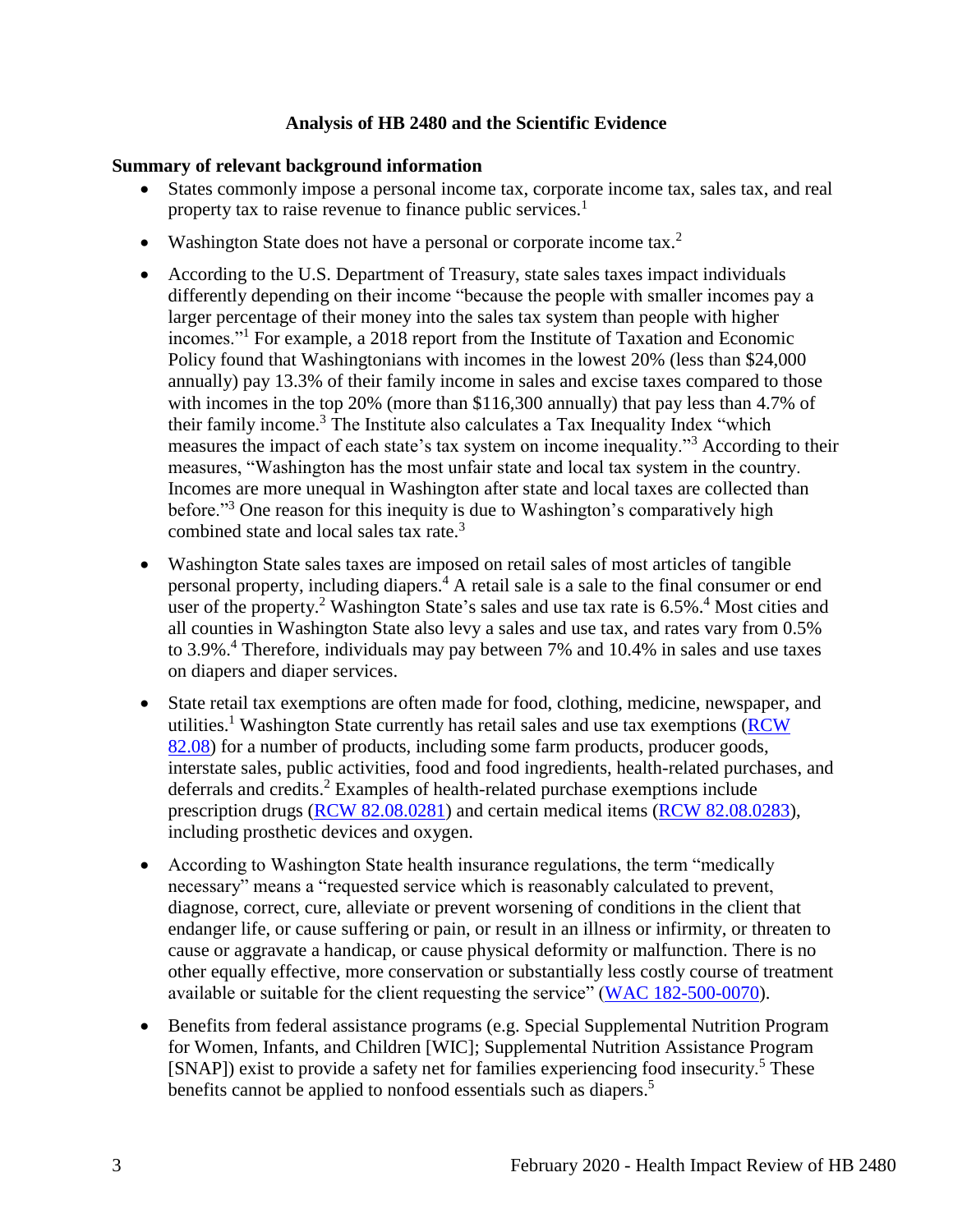- A Flexible Spending Arrangement, commonly referred to as a Flexible Spending Account  $(FSA)$ , allows employees to be reimbursed for medical expenses.<sup>6</sup> FSAs are usually funded through voluntary salary reduction agreements with an individual's employer.<sup>6</sup> Employee contributions to an FSA are exempt from employment and federal income taxes.<sup>6</sup> Diapers and diaper service expenses are generally ineligible unless they are used to alleviate the effects of a particular disease or medical condition, in which a Letter of Medical Necessity from a doctor must be submitted to the FSA administrator for reimbursement. 7
- Diaper need is defined as an inadequate supply of diapers to change a child as often as needed<sup>8</sup> to keep children clean, dry, and healthy.<sup>5</sup> Diaper need is considered a form of maternal (i.e., parental and caregiver) hardship.<sup>8</sup>
- As of January 1, 2020, 36 states charged sales tax on diapers. Nine states exempt diapers from taxation and five states do not have a sales tax.<sup>9</sup> Fifteen states have sales tax holiday(s) when diapers are exempt.<sup>9</sup>

## **Summary of HB 2480**

- Establishes that the retail sales tax  $(RCW 82.08.020)$  does not apply to the sales of diapers or diaper services.
	- o Defines "diaper" to mean "an absorbent garment that is washable or disposable and is designed, manufactured, processed, fabricated, or packaged for use by infants, toddlers, or children who are incapable of or have difficulty controlling their bladder or bowel movements.
	- o Defines "diaper service" to mean "a business that supplies and launders diapers."
- Establishes that provisions of Washington's use tax [\(Chapter 82.12 RCW\)](https://app.leg.wa.gov/RCW/default.aspx?cite=82.12) do not apply to diapers or diaper services (as defined in the act).
- Exempts this act from the provisions of RCWs [82.32.805](https://app.leg.wa.gov/RCW/default.aspx?cite=82.32.805) (Tax preferences—Expiration dates) and [82.32.808](https://app.leg.wa.gov/RCW/default.aspx?cite=82.32.808) (Tax preferences—Performance statement requirement).

#### **Health impact of HB 2480**

Evidence indicates that HB 2480 would likely increase affordability of, access to, and use of diapers, which would likely improve health outcomes and decrease health inequities by socioeconomic status for infants, children, and parents and caregivers.

## **Pathway to health impacts**

The potential pathway leading from the provisions of HB 2480 to decreased health inequities are depicted in Figure 1. This HIR makes the informed assumption that exempting diapers and diaper services from Washington's sales and use taxes would increase affordability of diapers and diaper services. This assumption is based on information from California, the Washington State sales and use tax rates, and national cost savings estimates. This HIR makes the informed assumption that increasing affordability of diapers and diaper services would result in increased access to and use of diapers for infants and children, particularly among families with lowincomes. This assumption is based on cost savings and evidence from a study of families receiving assistance from a community-based diaper bank. There is strong evidence that increasing access to and use of diapers for infants and children would result in improved health outcomes for infants and children<sup>10-13</sup> and parents and caregivers.<sup>8,14-16</sup> There is strong evidence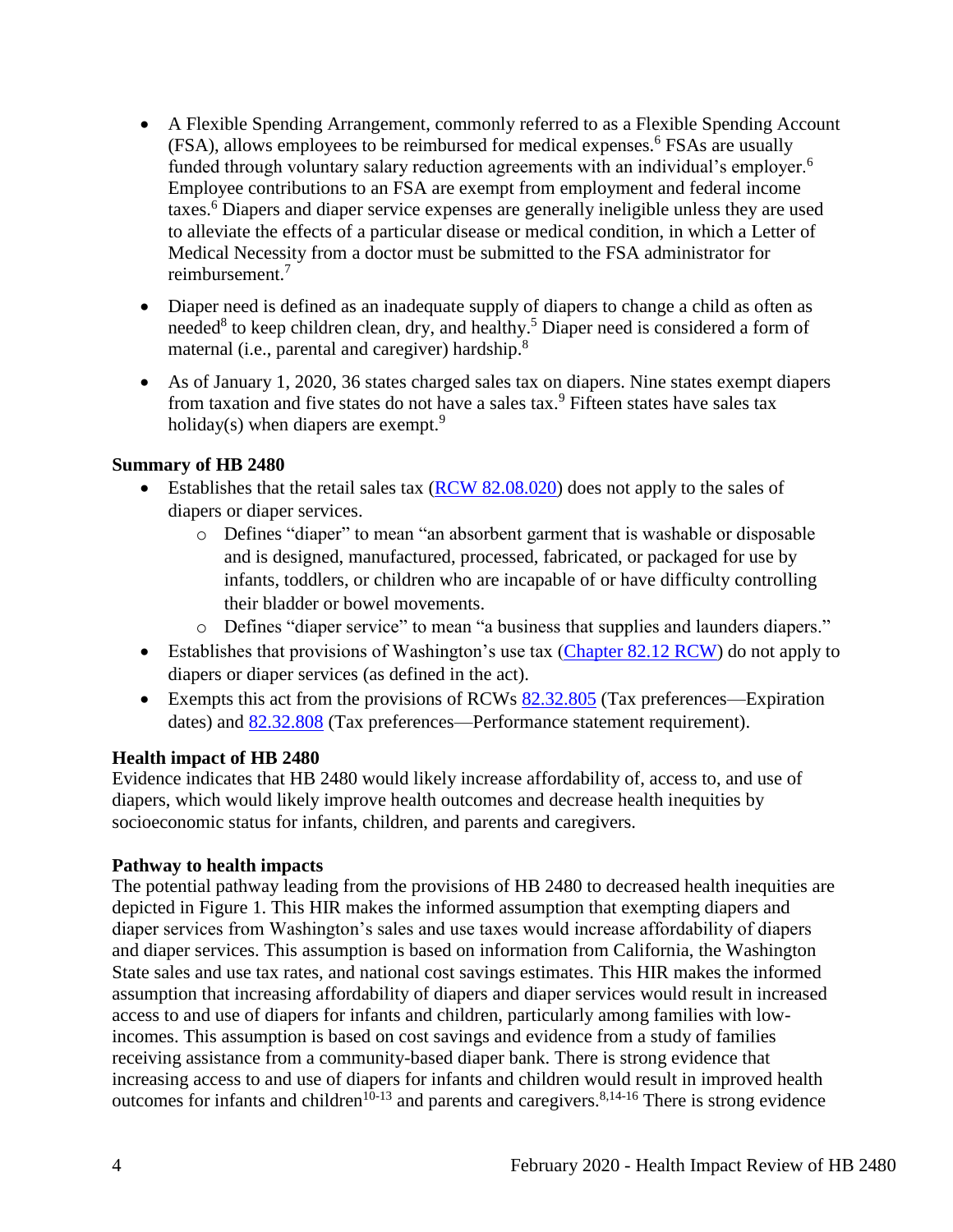that improving health outcomes for infants, children, and parents and caregivers would likely decrease health inequities by socioeconomic status.<sup>12,13,16-22</sup>

## **Scope**

Due to time limitations, we only researched the most direct connections between the provisions of the bill and decreased health inequities and did not explore the evidence for all possible pathways. For example, we did not evaluate potential impacts related to:

- Increasing sales and use tax rates as a result of an additional tax exemption. For example, recent research has found that for each additional sales tax exemption, the rate of sales taxes typically increase by 0.10 to 0.25 percentage points.<sup>23</sup>
- Cost-savings from the tax exemption and potential impact of additional expendable income for other expenses. Though cost savings as a result of this tax exemption may be relatively small, savings may help with the cost of other necessities. One WIC Coordinator in Washington noted, "Diapers are a huge cost for families with limited resources and is especially burdensome on families with several small children, who may be paying hundreds of dollars a month just to meet the most basic need of sanitation. […] Any bit of relief from this could would be welcome from families and allow them to utilize their resources more efficiently" (Washington State Department of Health, personal communication, February 2020).

## **Magnitude of impact**

As of November 2018, Washington was home to an estimated 274,550 children younger than 3 years of age.<sup>24</sup> In 2018, approximately 16% lived in families earning less than 100% of the Federal Poverty Level  $(FPL)^{A,25}$  and 15% lived in families earning 100% to 200% of the FPL.<sup>24</sup>

A study examining diaper need among low-income U.S. children in 2016 found that 131,783 children in Washington were younger than 4 years of age and living at or below 200% of the federal poverty level (FPL).<sup>5</sup> Of those, 6,924 children were served monthly by the National Diaper Bank Network (NDBN), a network of diaper banks in the U.S. that provide a supplemental supply of diapers to families.<sup>5</sup> Data indicate the NDBN met 5% of the diaper need in Washington State in  $2016<sup>5</sup>$ . There are currently seven diaper banks operating in Washington (WestSide Baby, public testimony, House Finance Committee hearing on HB 2480, January 30, 2020).

A 2017 survey of King County families with children aged 6 months through  $5<sup>th</sup>$  grade examined whether or not families have struggled to afford basic needs since the child was born. The study found that "23% of King County children [ages 0-5 years] lived in families that had found it difficult to afford diapers or formula as least some of the time since the child was born."<sup>22</sup> Similar data were not available for other regions in the state.

 $\overline{a}$ 

<sup>&</sup>lt;sup>A</sup> Federal poverty level (FPL) is a measure of income issued every year by the U.S. Department of Health and Human Services (HHS). FPL incomes are based on family size. In 2019 FPL incomes were: \$12,490 for individuals; \$16,910 for a family of 2; \$21,330 for a family of 3; \$25,750 for a family of 4; and \$4,420 per each additional family member. FPL incomes were slightly lower for 2018.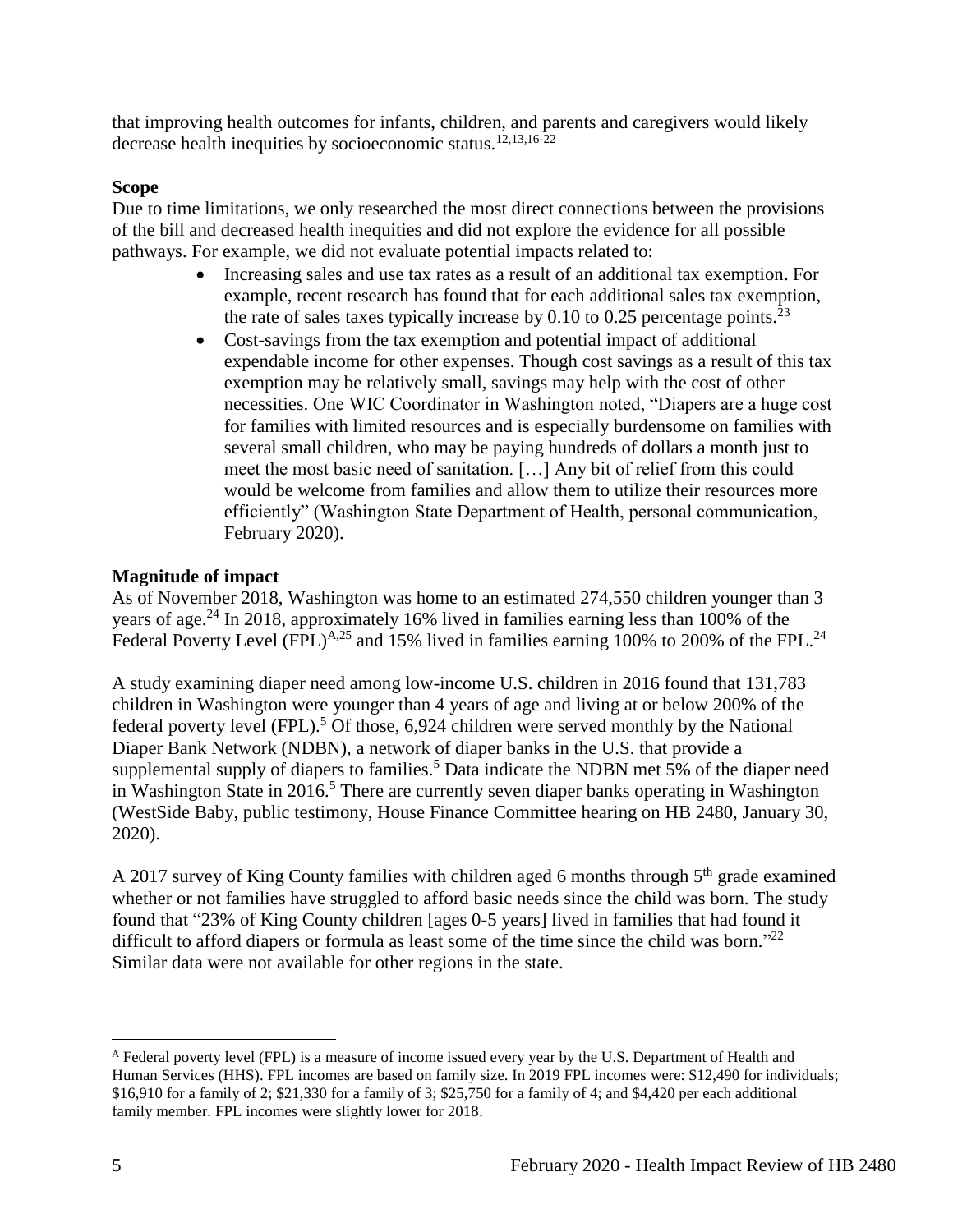## **Logic Model**

<span id="page-7-0"></span>





6 February 2020 - Health Impact Review of HB 2480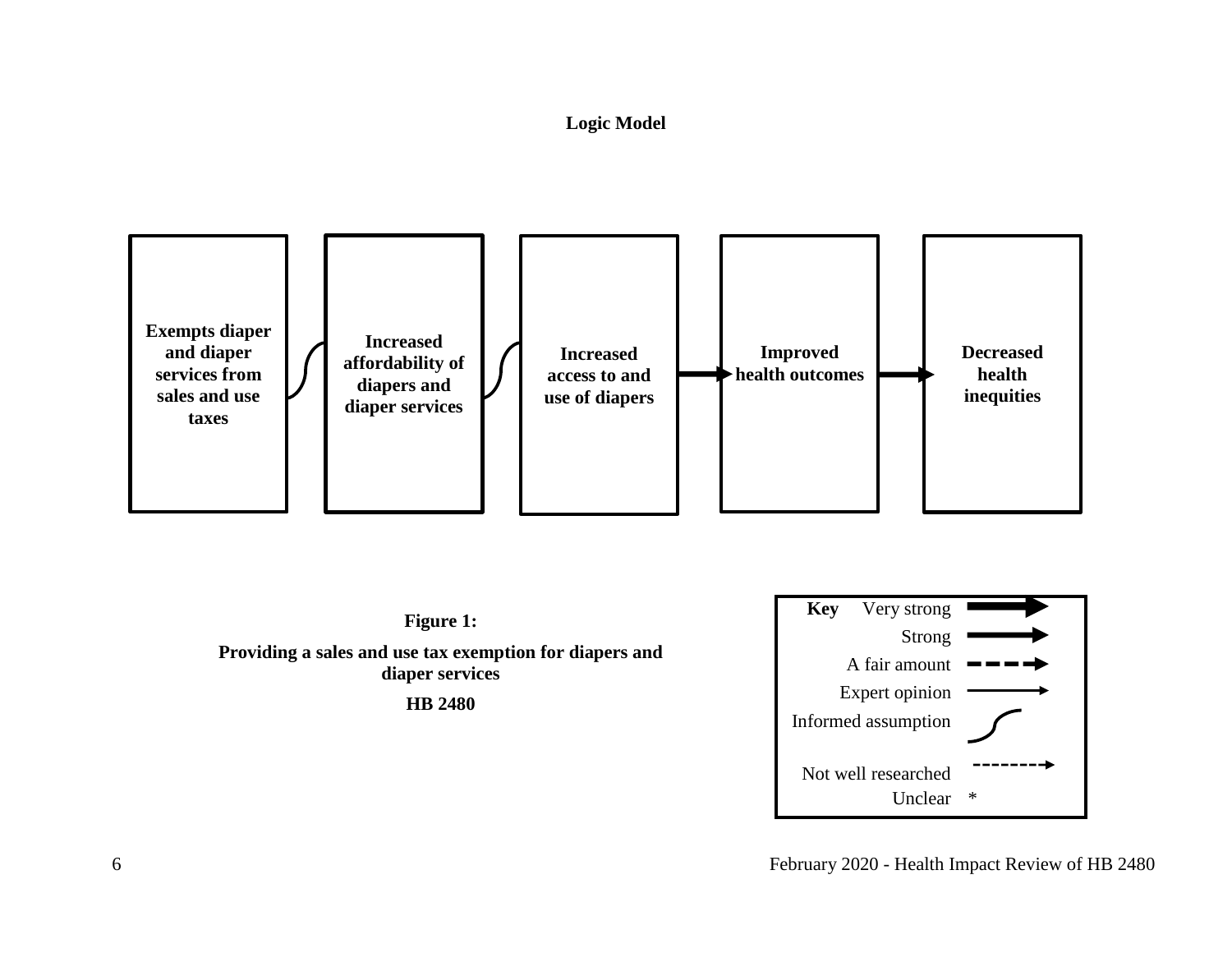#### **Summaries of Findings**

#### <span id="page-8-0"></span>**Will exempting diapers and diaper services from Washington's sales and use taxes increase the affordability of diapers and diaper services?**

We have made the informed assumption that exempting diapers and diaper services from Washington's sales and use taxes would increase affordability of diapers and diaper services. This assumption is based on a California analysis on similar legislation, Washington's sales and use tax rates, the Fiscal Note for HB 2480, and cost savings estimates from the National Diaper Bank Network (NDBN).

Effective January 1, 2020, California implemented a new law [\(Senate Bill 92\)](https://leginfo.legislature.ca.gov/faces/billTextClient.xhtml?bill_id=201920200SB92) to exempt diapers for infants, toddlers, and children from the state's sales and use taxes.<sup>26</sup> The California Legislature's Legislative Analyst's Office (LAO) conducted an analysis of the proposal in 2019 and found that "parents throughout the income distribution would save some money while their children are very young."<sup>27</sup>

In Washington, those purchasing diapers would save between 7% and 10.4%, depending on their local jurisdictions' sales and use taxes, when purchasing diapers. The Washington State Department of Revenue (DOR) estimates that HB 2480 would decrease state revenue from sales and use tax by approximately \$15 million during Fiscal Year (FY) 2021 (11 months of impacted collections), \$16 million during FY 2022, and \$17 million for each fiscal year through  $2025.^{28}$ Additionally, the proposal would decrease sales and use tax revenues collected by local governments (cities and counties) by an estimated \$7 million per  $FY^{28}$ .

Children wearing diapers require an average  $6-12$  daily,  $13,14$  and the majority of infants and children use disposable diapers (estimated 95%).<sup>28</sup> Estimates for monthly disposable diaper costs per child range from \$46 to \$125 per month.<sup>13,14,16,18,29</sup> If purchased in smaller packages, diapers can cost substantially more than average.<sup>16</sup> Based on a diaper expense of \$936 per year (per child), the NDBN estimates eliminating a 7% or 11% tax rate would save a family \$66 or \$103 per year, respectively.<sup>9</sup> The average cost of a cloth diaper service is about \$70 per month (\$840) annually per child).<sup>28</sup> Therefore, based on average diaper service expense, families would save approximately \$59 or \$92 per year by eliminating sales and use tax (7% or 11%).

HB 2480 eliminates sales and use taxes on diapers and diaper services which would affect families across the income distribution who have very young children in Washington. Therefore, we have made the informed assumption that exempting diapers and diaper services from Washington's sales and use taxes would increase the affordability of diapers and diaper services.

## **Will increasing affordability of diapers and diaper services result in increased access to and use of diapers for infants and children?**

We have made the informed assumption that increasing affordability for diapers and diaper services would result in increased access to and use of diapers for infants and children, particularly among families with low-incomes. This assumption is based on demand for diapers, estimates of additional diapers that could be purchased with cost savings from a sales and use tax exemption, and a study of families receiving assistance from a community-based diaper bank.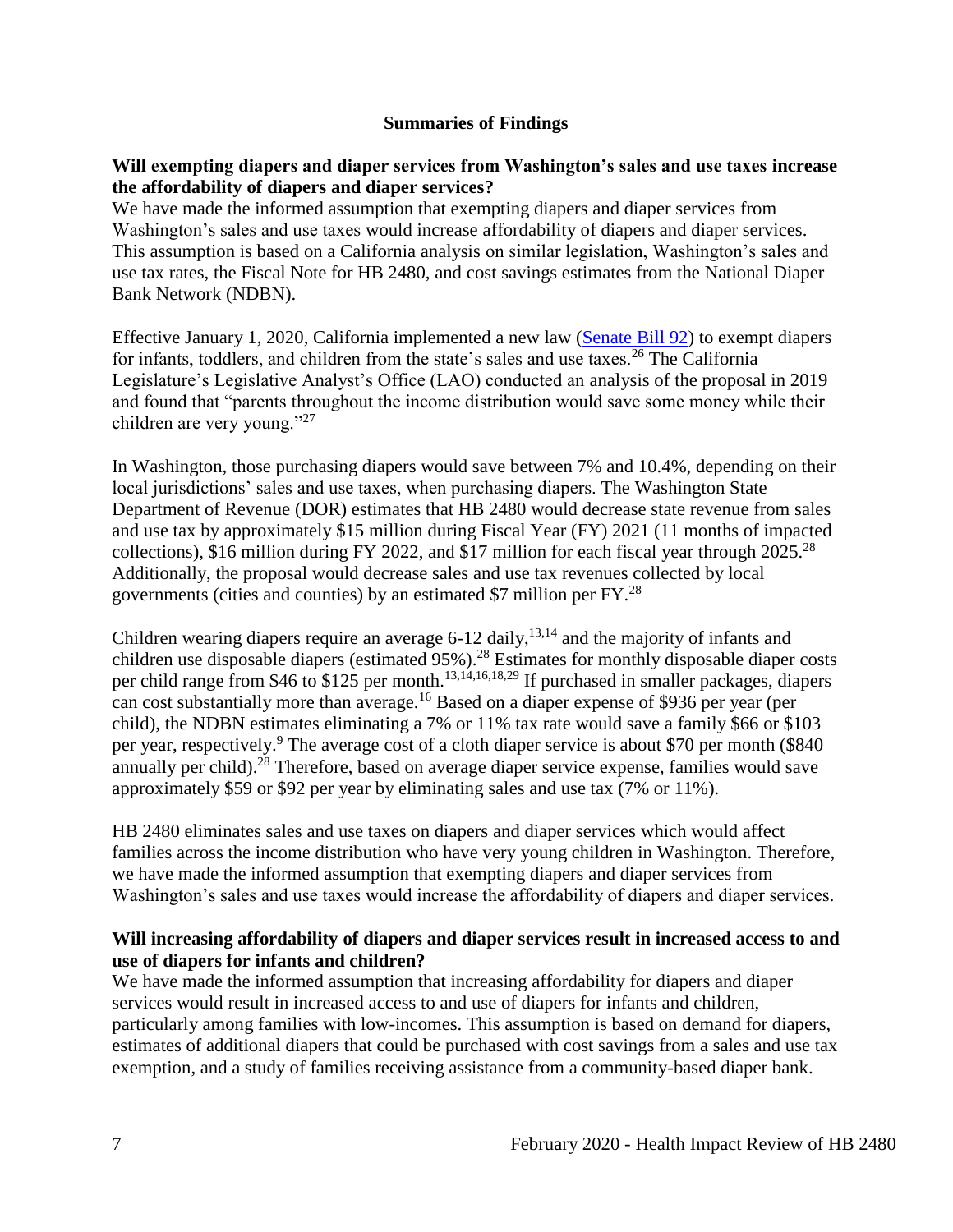Because diapers are essential to care for infants and children who are not toilet trained, consumer demand for these products is highly inelastic (i.e., the quantity purchased is insensitive to a change in price). In other words, if diaper prices decrease the quantity of diapers parents and caregivers demand may increase only slightly (conversely, if prices increase demand may decrease only slightly). Generally, parents and caregivers will continue to buy the number of diapers necessary, as resources allow, to keep a child dry, healthy, and comfortable. However, for families with limited resources who experience diaper need (i.e., inadequate supply of diapers), eliminating sales and use taxes on these purchases would increase access to diapers by enabling them to purchase additional diapers for the same amount they already spend each month.

The NDBN estimates that, "by reducing the sales tax, families can buy 2 additional diapers for every percentage point reduction in the sales tax for the same money they would have used to by 200 diapers [estimated average monthly supply] with tax."<sup>9</sup> Using this estimate, Washington families would be able to buy between 14-20 additional diapers per month. Based on the average 6-12 diapers per day, this would provide between a 1 to 3 days' supply of diapers.

A Seattle-based diaper bank estimates that if diapers were exempt from sales tax in Washington, families would be able to purchase 36 additional diapers per month.<sup>18</sup> Based on average diaper use, this would amount to a 3 to 6 day supply. Additionally, a survey of families  $(N=150)$ receiving assistance from a community diaper bank in the southeastern U.S., found that more than 68% of participating families described the effect of a supplemental supply of diapers (an average of two to three days' supply) as helping "*a lot*".<sup>12</sup> Thirty percent of families indicated the supplemental diaper supply helped "a little".<sup>12</sup>

Therefore, because estimated cost savings could provide additional diapers (1 to 6 day supply), and families experiencing diaper need report that a supplemental supply of diapers is beneficial (and cannot be met through other federal and state assistance programs), this HIR makes the informed assumption that increasing affordability for diapers and diaper services would increase access to and use of diapers for infants and children, particularly among families with lowincomes.

#### **Will increasing access to and use of diapers for infants and children result in improved health outcomes for infants, children, and parents and caregivers?**

There is strong evidence that increasing access to and use of diapers for infants and children would result in improved health outcomes for infants, children, and parents and caregivers. Specifically, evidence indicates diaper need affects children's physical and socioemotional development, household finances, and parents' and caregivers' mental health.<sup>5,13</sup>

## *Infants and children*

Diaper need "puts children at risk for experiencing the pain and discomfort that comes from wearing diapers longer than recommended, disposable diapers previously worn, diapers too small or large, or cloths or plastic bags in the absence of diapers."<sup>5,12</sup> Evidence indicates that wearing disposable diapers for extended periods between changes puts infants and children at increased risk of urinary tract infections<sup>10</sup> and dermatological problems (e.g., diaper dermatitis, commonly known as diaper rash).<sup>11</sup> For example, a study in England found a significant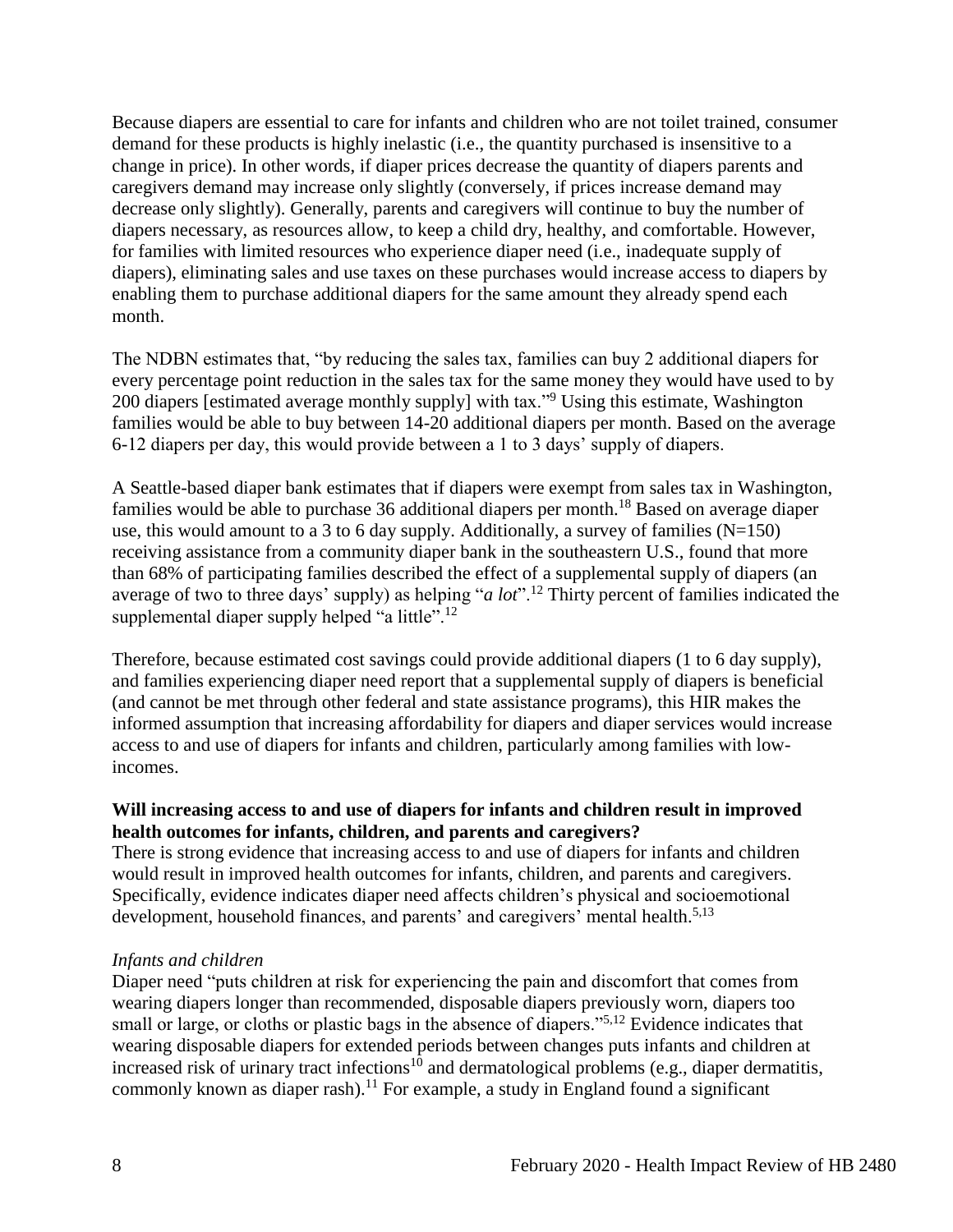association between reduced diaper changes and both current and recurrent episodes of diaper dermatitis.<sup>11</sup> Authors noted, "Although diaper dermatitis rarely causes persisting problems, it can cause significant discomfort to infants and considerable parental anxiety." Meanwhile evidence indicates that maternal stress and depression are significant contributors to child development.<sup>14</sup>

#### *Parents and caregivers*

A growing body of evidence suggests that material hardship, including lack of basic needs like diapers, influences parental stress and mental health concerns. 8,16 Evidence indicates stress associated with diaper rash and the experience of diaper need are associated with parental anxiety and elevated levels of maternal depressive symptoms.<sup>5</sup> For example, a cross-sectional study examining the association between diaper need and food insufficiency and maternal depressive symptoms found that "women who reported diaper need had a significantly higher [depression] score than women who did not report diaper need."<sup>8</sup> Evidence indicates the severity and persistence of depressive symptoms are both moderating factors that can affect the association between maternal depression, maternal behavior, and child outcomes.<sup>15</sup> A systematic review identified 4 studies that demonstrated a significantly negative effect of maternal postpartum depression on infant-mother bonding and 11 studies that demonstrated a negative effect of maternal depression on mother-to-infant bonding.<sup>30</sup> For example, "women with depressive symptoms showed less closeness, warmth, and sensitivity and a significantly lower level of mutual attunement (with regard to emotional availability) and experienced more difficulties in their relationships with their child during the first year than women without depressive symptoms."<sup>30</sup>

Therefore, since lower frequency of diaper changes is associated with worse infant and child health outcomes and diaper need is associated with greater stress, anxiety, and depressive symptoms among parents and caregivers, there is strong evidence that HB 2480 will likely improve health outcomes for infants, children, and parents and caregivers.

#### **Will improving health outcomes for infants, children, and parents and caregivers decrease health inequities?**

There is strong evidence that improving health outcomes for infants, children, and parents and caregivers would likely decrease health inequities by socioeconomic status.

It is well-documented that individuals with low socioeconomic status experience worse health outcomes. Significant correlations exist between lower income and a number of health indicators, including mental health outcomes. <sup>17</sup> Furthermore, household income was the strongest predictor of self-reported health status in Washington in 2016, even after accounting for age, education, and race/ethnicity.<sup>19</sup> Overall, there is strong consensus in the scientific literature that improving health outcomes for low-income populations would help decrease health disparities by income.

Individuals with low socioeconomic status are also at greater risk of diaper need.<sup>12,21,22</sup> In Washington, WIC Program staff report, "Diapers are often the first topic our low income families want to discuss when they come into the WIC Program for services" (Washington State Department of Health [DOH], personal communication, February 2020). For example, one WIC client shared, "Paying for diapers for my infant and toddler has been really hard, especially since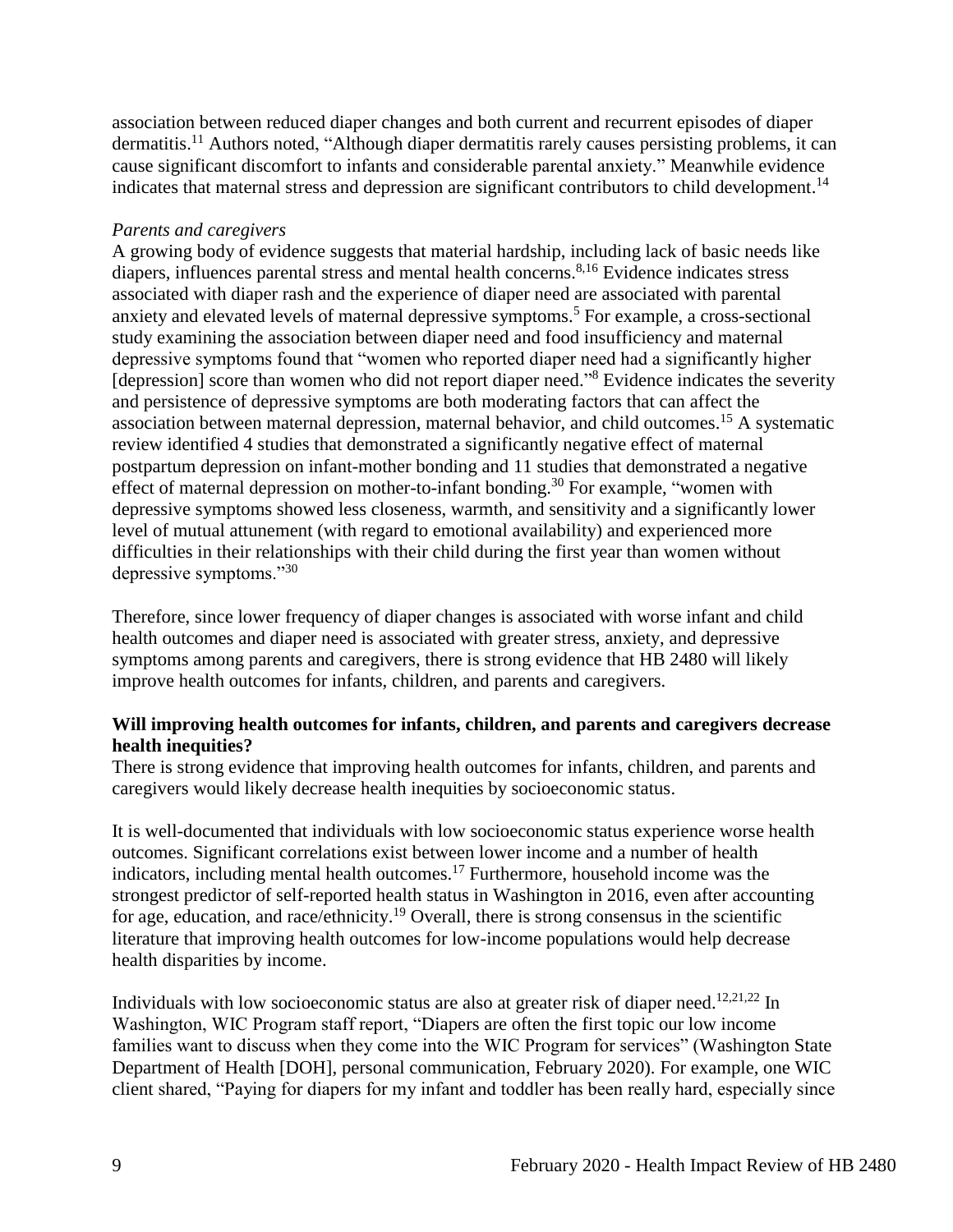my husband got laid off […] At times I have had to buy less food for my husband and me in order to make sure I have enough money to buy diapers for our kids" (DOH, personal communication, February 2020). Another parent explained, "Diapers are really expensive. If you buy the cheapest ones they don't work very well, and then you have to deal with a mess. The name brand ones work great, but cost a lot. It makes it tempting to not change the baby until the diaper is super full, but that can be a problem too. It would be good if they cost less, because they are so necessary" (DOH, personal communication, February 2020).

Individuals with low socioeconomic status would also benefit disproportionately by the tax exemption on diapers and diaper services. Consumer expenditure data from the U.S. Bureau of Labor Statistics show the lowest earning quintile (i.e., the bottom 20% of consumers by income, with an average after-tax income of  $$11,253$ ) spent 13.9% of their income on diapers in 2014.<sup>20</sup> Moreover, "for the years 2004 to 2014, this quintile spent a far larger share of their income on diapers than any of the other quintiles, roughly 2 to 2.75 times greater than the next lowest earning quintile."<sup>20</sup> The second lowest earning quintile (i.e., average after-tax income of \$29,012) spent 5.0% of their income on diapers—almost double the share of the next highest quintile.<sup>20</sup> Meanwhile, those with an average income of \$166,061 in 2014 (i.e., the highest earning quintile) spent just 1.0% of their income on diapers.<sup>20</sup> Furthermore, researchers and organizations serving families with diaper need state that families with low-incomes face economic constraints and barriers that result in higher costs for diapers<sup>13</sup> (e.g., lack transportation to discount stores, limited or no Internet access for online purchasing, costly membership fees).<sup>18</sup> Finally, because sales tax is based on a set percentage of retail cost, all consumers, regardless of their income level, pay the same dollar amount. Therefore, people with lower incomes pay a larger share of their income in sales tax than do people with higher incomes and/or wealth.<sup>16</sup>

Researchers and key informants noted that females, single-parent households, individuals with mental health conditions, people of color, immigrants and refugees, and individuals with other marginalized identities may also disproportionately have low socioeconomic status<sup>8</sup> and diaper need in Washington State. Therefore, associated health outcomes may be exacerbated by intersectional marginalized identities. For example, researchers note that U.S. females have higher lifetime risk of anxiety and depressive disorders (1.7 to 2.0 times) than U.S. males, and this risk is further compounded for women of color with low-incomes who are "less likely to obtain mental health care […] and are less likely to receive appropriate care when they do seek it."<sup>16</sup>

Therefore, since individuals with low-incomes experience worse health outcomes, are less likely to have access to diapers, and are more likely to benefit from a tax exemption on diapers and diaper services, there is strong evidence that HB 2480 will likely decrease health inequities by socioeconomic status for infants, children, and parents and caregivers.

#### **Other considerations**

This Health Impact Review focused on the most direct pathway between provisions in the bill and health outcomes and health equity. Evidence for other potential pathways are discussed below.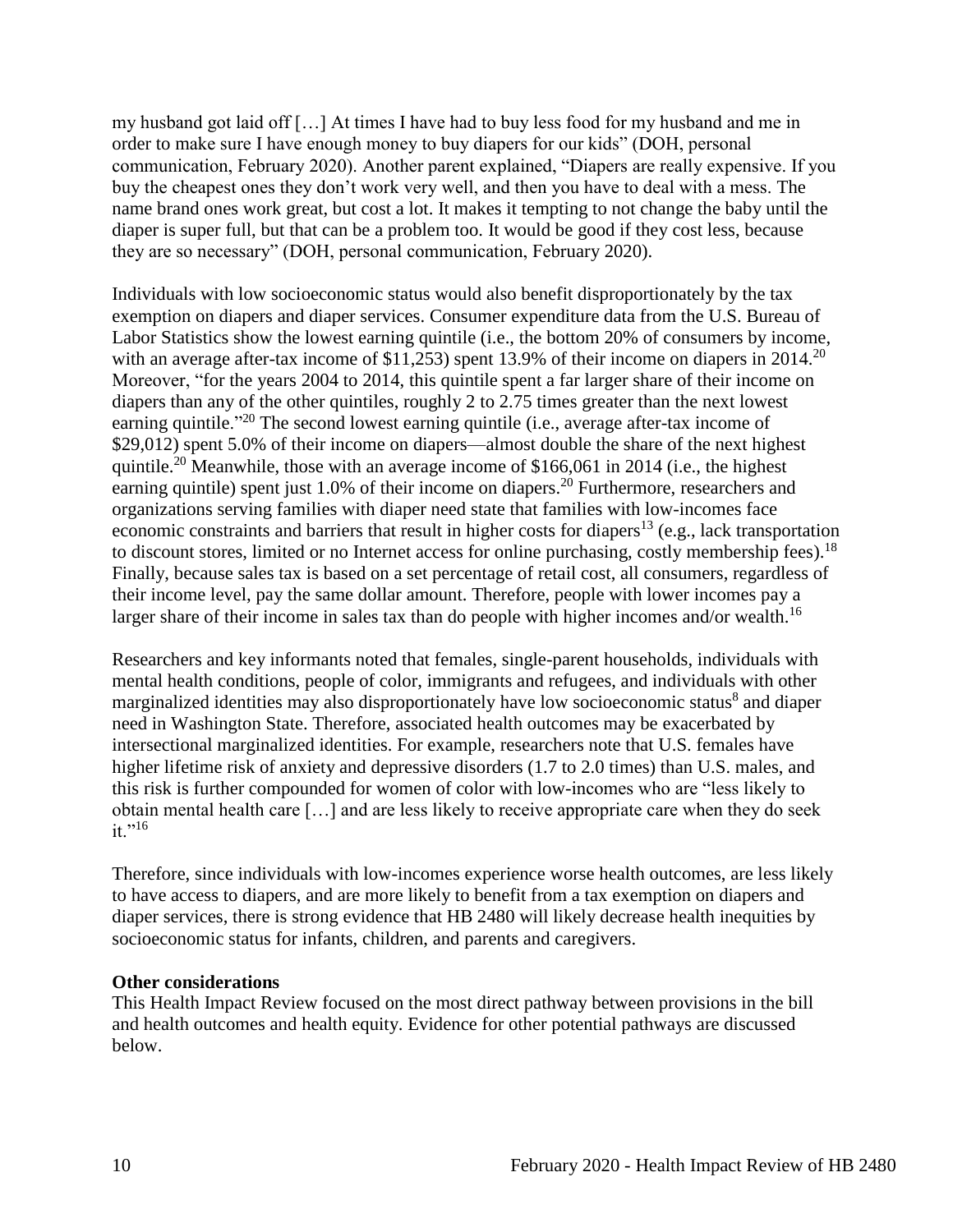# *Absenteeism related to diaper need*

Researchers have noted that an adequate supply of diapers is essential for working parents and caregivers of young infants who use childcare services.<sup>14,16,31</sup> Most childcare centers and inhome daycares require families to provide diapers (1-2 week supply) as a condition for care.<sup>14,16</sup> While a few surveys have indicated that some parents and caregivers have had to miss work or school as a result of diaper need,<sup>12,21,24</sup> there is not enough available evidence to include this pathway in the logic model.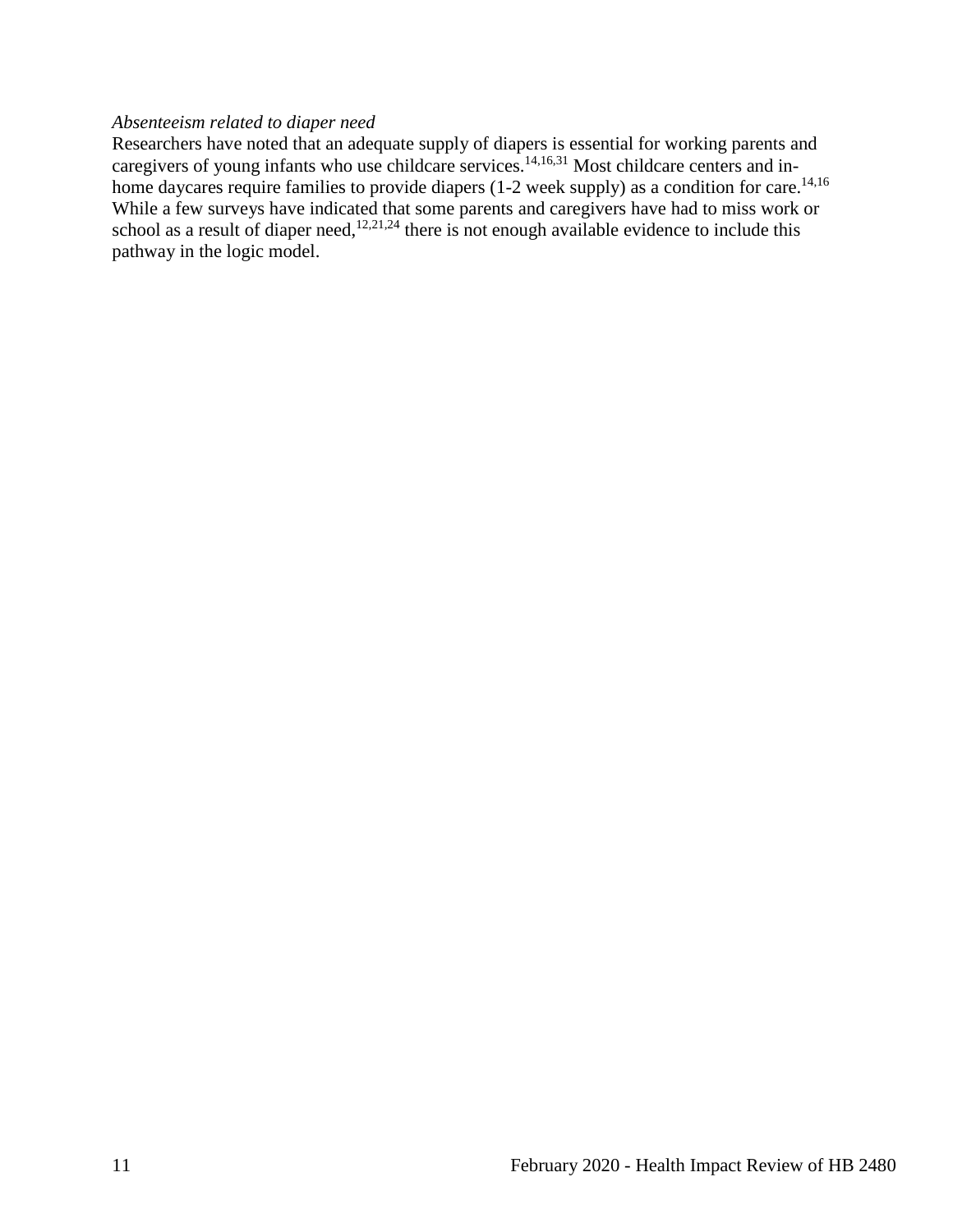## **Annotated References**

## <span id="page-13-0"></span>1. **State and Local Taxes. 2020; Available at: [https://www.treasury.gov/resource](https://www.treasury.gov/resource-center/faqs/Taxes/Pages/state-local.aspx)[center/faqs/Taxes/Pages/state-local.aspx.](https://www.treasury.gov/resource-center/faqs/Taxes/Pages/state-local.aspx) Accessed February 2020.**

The U.S. Department of Treasury outlines and defines state and local taxes.

# 2. **Find taxes and rates. 2020; Available at: [https://dor.wa.gov/find-taxes-rates.](https://dor.wa.gov/find-taxes-rates) Accessed February 2020.**

The Washington State Department of Revenue provides information about taxes and rates for sales and use tax rates. They also provide details about retail sales tax, use tax, and income tax in the state.

## 3. **Policy Institute of Taxation and Economic. Who Pays? A distributional anlysis of the tax systems in all 50 states.2018.**

This 2018 report from the Institute of Taxation and Economic Policy analyzes each states tax system and its impact on equity. They found that Washingtonians with incomes in the lowest 20% (less than \$24,000 annually) pay 13.3% of their family income in sales and excise taxes compared to those with incomes in the top 20% (more than \$116,300 annually) that pay less than 4.7% of their family income. The Institute also calculates a Tax Inequality Index "which measures the impact of each state's tax system on income inequality." According to their measures, "Washington has the most unfair state and local tax system in the country. Incomes are more unequal in Washington after state and local taxes are collected than before." One reason for this inequity is due to Washington's comparatively high combined state and local sales tax rate.

# 4. **Tucker Nick. Bill Analysis HB 2480. In: Committee HF, ed. Olympia, Washington: Washington State House of Representatives Office of Program Research; 2020.**

This House Finance Committee Bill Analysis summarizes the provisions of HB 2480 and provides an overview of retail sales and use taxes and tax preferences in Washington State.

## 5. **Massengale K. E. C., Comer L. H., Austin A. E., et al. Diaper Need Met Among**  Low-Income US Children Younger Than 4 Years in 2016. Am J Public Health. **2020;110(1):106-108.**

Massengale et al. document the collective effort of diaper banks in the US and estimate the percentage of low-income children whose diaper need is met through these efforts. For each state, authors "compared the number of children younger than 4 years in families living at or below 200% of the federal poverty level with the number of children served by diaper banks in each state." From January to March 2017, authors conducted a survey of diaper banks (n=262) to collect data on all 2016 activities. Authors estimated "the number of families susceptible to diaper need by using population-level data about the number of children living in poverty, assuming that many families with young children living in poverty may benefit from diaper bank assistance." Authors used "income level as a proxy for families who may benefit from diaper bank assistance as 77% of NDBN member diaper banks indicate that their clientele have incomes at or less than 200% of the [Federal Poverty Level] FPL." Additionally, "on average children complete daytime toilet training between the ages of 22 months and 4.5 years and complete nighttime toilet training from ages 3.5 to 5 years." Results show, "in each state, the percentage of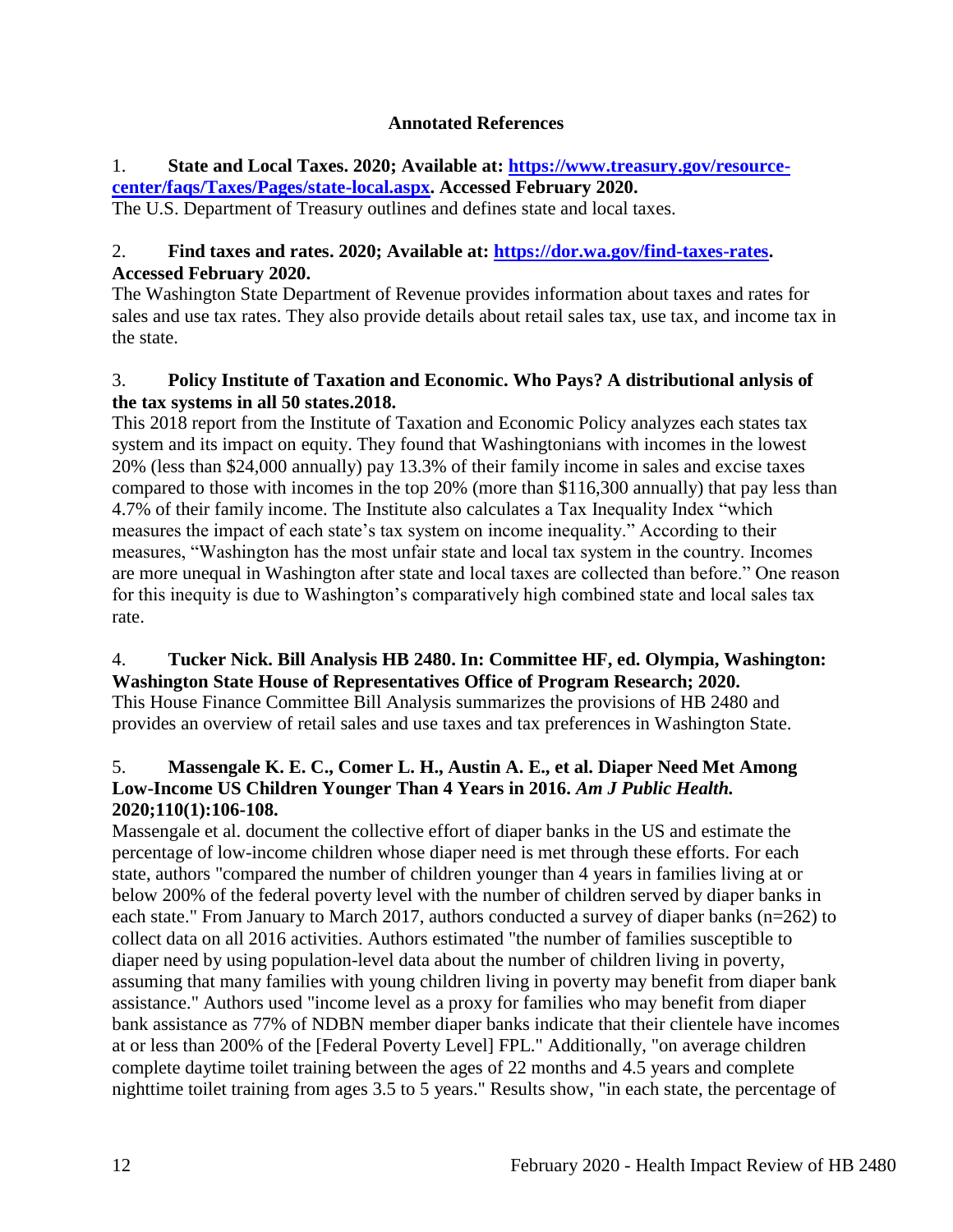children experiencing diaper need that received assistance from a diaper bank ranged from 0% to 16% per month." In 2016, 131,783 children in Washington were younger than 4 years of age and living at or below 200% of the FPL. Of those, 6,924 children were served monthly by the National Diaper Bank Network (NDBN). Therefore, the NDBN met 5% of the diaper need in Washington State in 2016. Authors conclude, study findings "highlight that a small proportion of low-income families accessed diapers through the existing community-based safety net provided by a national network of nonprofit diaper banks. Policies at the federal, state, and municipal level are needed to alleviate this consequence of poverty for children and their families."

## 6. **Publication 969 (2018), Health Savings Accounts and Other Tax-Favored Health Plans. 2019; Available at:**

**[https://www.irs.gov/publications/p969#en\\_US\\_2015\\_publink1000204174.](https://www.irs.gov/publications/p969#en_US_2015_publink1000204174) Accessed.** This U.S. Internal Revenue Service webpage includes a discussion of Flexible Savings Agreements (FSAs).

#### 7. **Are diapers FSA eligible? Available at: [https://fsastore.com/FSA-Eligibility-](https://fsastore.com/FSA-Eligibility-List.aspx?utm_source=FSAblog&utm_campaign=FSAEL_102816&utm_medium=blogpost)**[List.aspx?utm\\_source=FSAblog&utm\\_campaign=FSAEL\\_102816&utm\\_medium=blogpost](https://fsastore.com/FSA-Eligibility-List.aspx?utm_source=FSAblog&utm_campaign=FSAEL_102816&utm_medium=blogpost) **. Accessed February 2020, 2020.**

FSAstore.com is the largest online marketplace for guaranteed FSA-eligible products and educational resources for flexible spending accounts. This page explains that diapers and diaper services are usually not eligible as purchases with FSAs, unless they are necessary to treat a disease or medical condition.

## 8. **Austin A. E., Smith M. V. Examining Material Hardship in Mothers: Associations of Diaper Need and Food Insufficiency with Maternal Depressive Symptoms.** *Health Equity.* **2017;1(1):127-133.**

Austin and Smith explore material hardship, including lack of basic needs, as a potential mechanism by which poverty influences the mental health of mothers. They examined the association between diaper need and food insufficiency (two forms of material hardship) and maternal depressive symptoms. They analyzed data from a cross-sectional study (New Haven Mental Health Outreach for Mothers [MOMS] Partnership) of 296 urban, pregnant or parenting, women with low-incomes. The average interview lasted 35 minutes and participants received compensation in the form of a \$10 gift card. The majority of needs assessments were completed as self-report (70%); however, questionnaires were read to women who either requested it or demonstrated difficulty reading or interpreting the questions. Using a linear regression model authors examined "the association of maternal depressive symptoms, measured by the Center for Epidemiologic Studies Depression (CES-D) score, with diaper need and food insufficiency, after adjustment for demographic factors." The CES-D score is based on 20 questions regarding depressive symptoms (rated from 0 to 3 or from rarely to most/all of the time, respectively) and has been shown to be a reliable and valid measure in community samples. Overall, more than half of women surveyed reported diaper need (50.3%) and food insufficiency (54.7%), and nearly one-third of women who reported diaper need did not report food insufficiency (32.2%). Findings of bivariate analyses show "diaper need and food insufficiency were associated with maternal CES-D score." Meanwhile, multivariate analyses found "women who reported diaper need had a significantly higher CES-D score than women who did not report diaper need (beta=3.5, p=0.03)." Women who reported food insufficiency did not have a significantly higher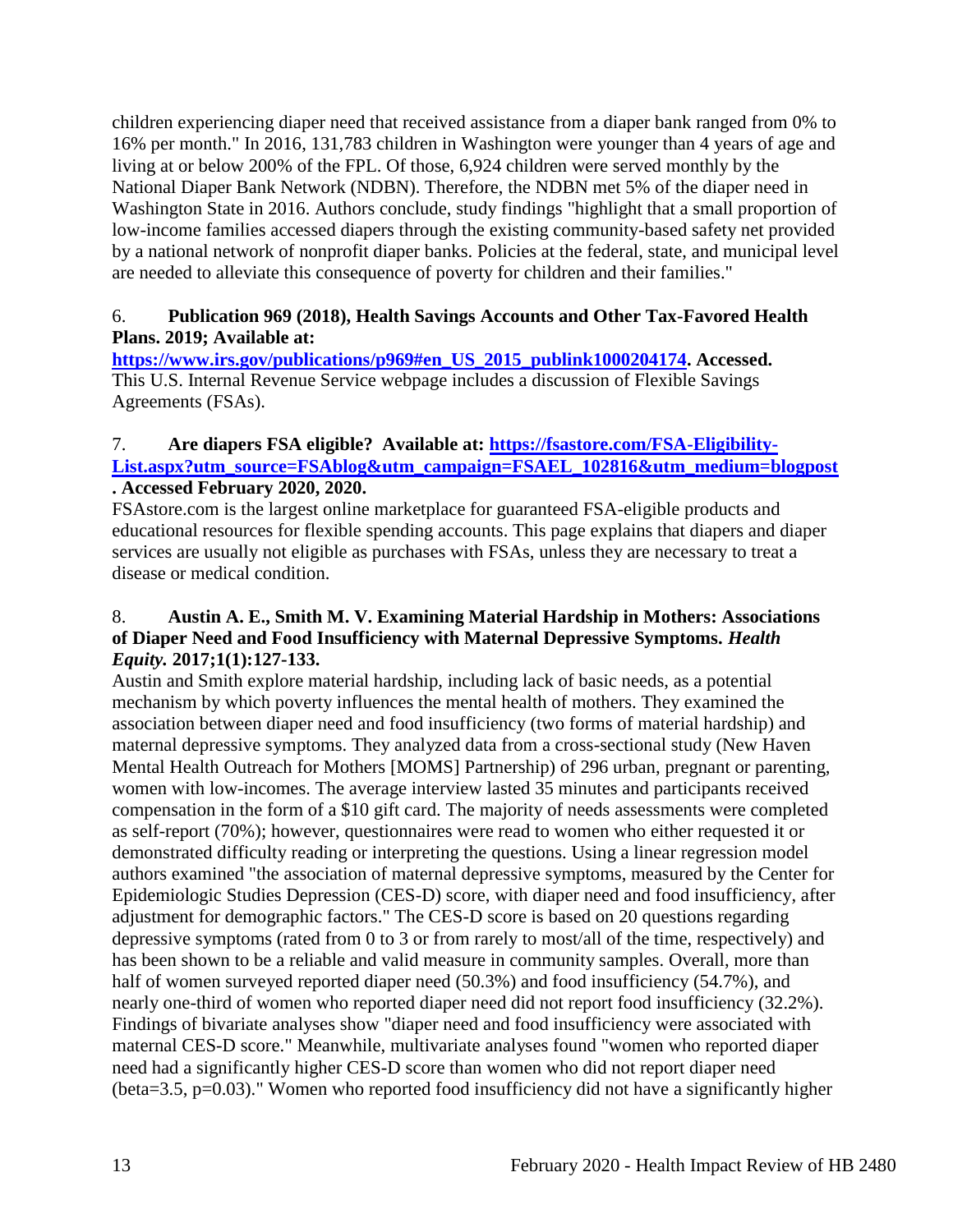CES-D score than women who did not report food insufficiency (beta=2.4,  $p=0.15$ ). Authors conclude that diaper need is a form of material hardship, which, unlike food, is not a currently allowable expense in U.S. antipoverty programs. Findings suggest, "Diaper need may contribute to maternal depressive symptoms, beyond the contribution of other forms of material hardship, because there are no supports in place to provide assistance meeting this basic need." Study limitations include: 1) cross-sectional study design cannot be used to determine a causal relationship; 2) the diaper need measure used had not been validated, but was developed with expert input and pilot tests (n=46); 3) some potential confounders were not included (e.g, maternal postpartum depression, child age).

## 9. **National Diaper Bank Network. State Issues. 2018; Available at:**

**[https://nationaldiaperbanknetwork.org/state-issues/.](https://nationaldiaperbanknetwork.org/state-issues/) Accessed January 2020, 2020.** The National Diaper Bank Network (NDBN) is a  $501(c)(3)$  nonprofit organization that partners with diaper banks, allied programs, donors, sponsors, and elected officials to end diaper need and period poverty in the U.S. Its mission is to: 1) Raise awareness of diaper need and its pervasiveness in America; 2) Support the development and expansion of community-based diaper banks throughout the country, so each can better meet the basic needs of babies and families; and 3) Distribute diapers and funding to our national network of community partners/community-based diaper banks. This page provides an overview state level issues. Data provided are current as of July 1, 2018. States that exempt diapers from taxation include: Connecticut, Massachusetts, Minnesota, New Jersey, New York, Pennsylvania, Rhode Island, Vermont, and (as of January 1, 2020) California. States that do not have a sales tax include: Alaska, Delaware, Montana, New Hampshire, and Oregon.

#### 10. **Sugimura Tetsu , Tananari Yoshifumi , Ozaki Yukiko , et al. Association Between the Frequency of Disposable Diaper Changing and Urinary Tract Infection in Infants.**  *Clinical Pediatrics.* **2009;48(1):18-20.**

Sugimura et al. examined the association between the frequency of changing disposable diapers and urinary tract infections (UTI) in infants. UTI is the most common serious bacterial infection in infants and children. Participating infants (n=131) were outpatients in of Sugimura Children's Clinic, wore disposable diapers, were between the ages of 2 months to 2.5 years of age, and presented with a temperature equal to or greater than 38 degrees Celsius with no symptoms of upper respiratory tract infection. Three infants were excluded. A total of 128 infants were divided into 2 groups: group A, without UTI ( $n=96$ , aged  $1.1+/$ - 0.6 years); group B, with UTI  $(n=32, \text{ aged } 1.2 + (-0.6 \text{ years})$ . The number of daily diaper changes was compared between the groups. "In group A (52 boys and 44 girls), the daily number of bowel movements and the number of diaper changes was  $0.5$  to  $5.0$   $(1.6 \pm 1.1)$  and  $5.0$  to  $11.0$   $(7.5 \pm 1.4)$ , respectively." While, "In group B (14 boys and 18 girls), the daily number of bowel movements and the number of diaper changes was 0.5 to 5.0 (1.4  $\pm$  1.0) and 3.0 to 8.0 (4.7  $\pm$  1.4), respectively." Statistical analysis found, "the number of diaper changes was significantly lower ( $P < .0001$ ) in group B (infants with UTI) than in group A (infants without UTI)." Authors concluded, "findings suggest that among infants wearing disposable diapers, there is increased risk of UTI as the frequency of changing diapers decreases."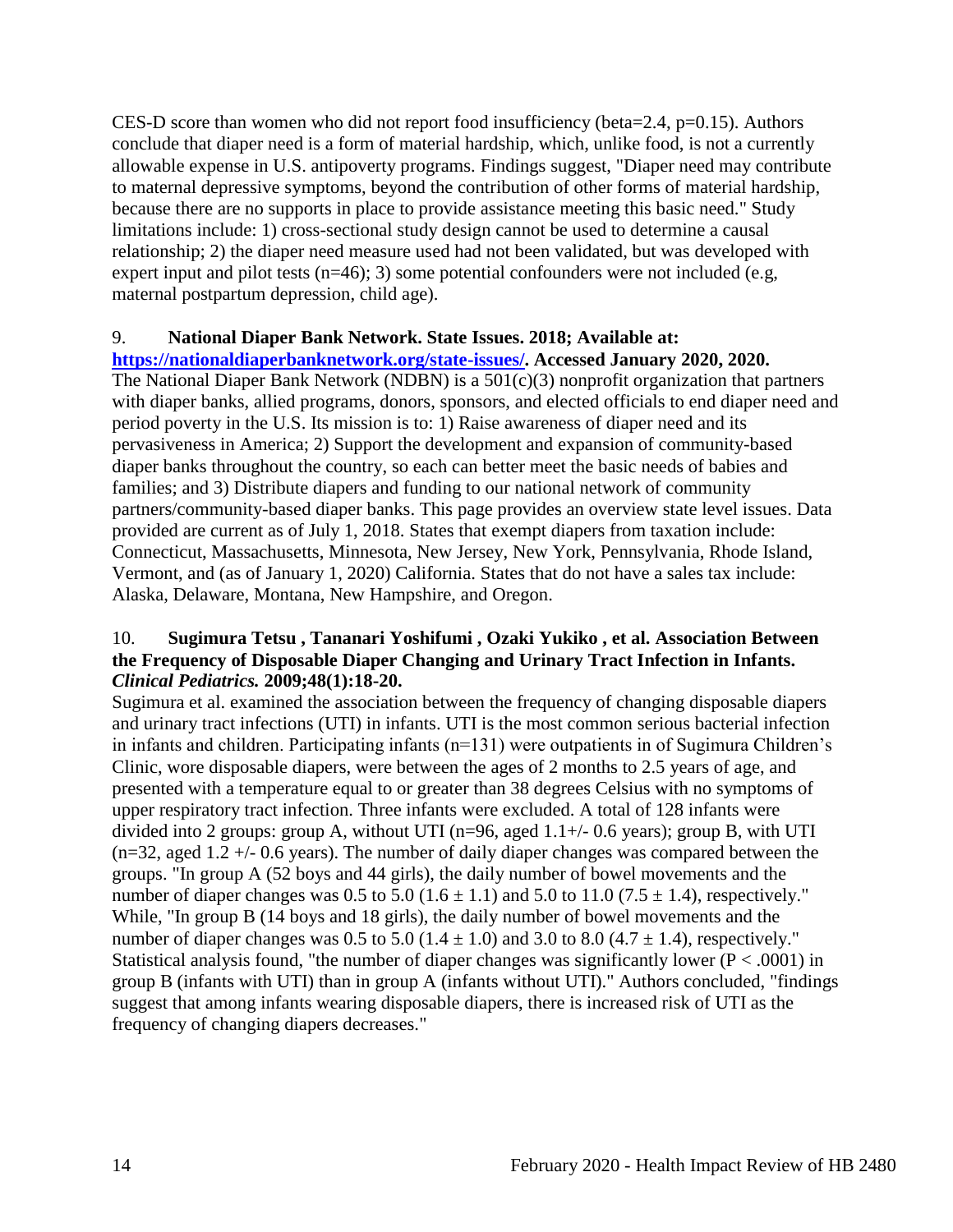## 11. **Adalat Shazia, Wall David, Goodyear Helen. Diaper Dermatitis-Frequency and Contributory Factors in Hospital Attending Children.** *Pediatric Dermatology.*  **2007;24(5):483-488.**

Adalat et al. conducted a survey of parents who had children wearing diapers (N=532) to better understand the frequency of diaper dermatitis, treatment practices, and the current importance of previously identified etiological factors. Authors describe the mechanism that predispose infants' skin to irritants and "opportunistic infection by fecal microbes such as Canidida albicans, leading to a more severe and chronic diaper dermatitis." Researchers sent a 28-item (majority check-box response) questionnaire to parents of children wearing diapers who attended the pediatric wards, outpatient clinics, or neonatal unit of the Birmingham Hearlands and Solihull NHS Trust in England. The questionnaire defined diaper dermatitis as "a rash in the diaper region thought to be caused by the infant wearing a diaper." Questions ascertained demographic data, feeding and diaper changing practices, previous episodes of diaper dermatitis, family history of dermatologic conditions, and all children had a full general examination and any characteristics of diaper dermatitis present were noted. Overall, 64% of surveys were completed on the pediatric wards, 19% in the neonatal unit, and 17% in outpatient clinics. Ages of children ranged from preterm infants (24 weeks gestation onwards) to children older than 24 months of age. Overall, 48% of the study population had never had an episode of diaper dermatitis; however, this varied by age (e.g., neonates: 71% never had diaper dermatitis). Of those 12-24 months of age, 45% of children had experienced 3 or more episodes of diaper dermatitis. Among those 6-12 months, 23% had experienced 3 or more episodes. Fifteen percent of children had experienced 3 or more discrete episodes of diaper dermatitis. Results show, "children with previous episodes of diaper dermatitis were more likely to have diaper dermatitis at the time of the study (p<0.001)." At the time of survey, 16% of the study population had diaper dermatitis. "Of the neonatal population with diaper rash, 84% had neonatal abstinence syndrome, as a result of having substance abusing mothers." Specific to diaper usage, 99% of participating children wore disposable diapers. "Diaper changes were on a three-to-four hourly basis, with 20% of parents changing their child's diaper less regularly. A significant association between reduced frequency of diaper changes and both current ( $p = 0.002$ ) and recurrent ( $p = 0.04$ ) episodes of diaper dermatitis was found." Findings indicate that "barrier cream use and frequency of diaper changes are the only factors independently associated, with the pathogenesis of a diaper dermatitis that can be manipulated to ensure that such rashes are less likely to occur."

## 12. **Massengale K. E. C., Erausquin J. T., Old M. Health, Social, and Economic Outcomes Experienced by Families as a Result of Receiving Assistance from a Community-Based Diaper Bank.** *Matern Child Health J.* **2017;21(10):1985-1994.**

Massengale et al. describe low-income recipients of a community-based diaper bank in the southeastern U.S. and the multiple daily challenges they face. Additionally, authors documented the health, social, and financial outcomes recipients experienced after receiving assistance. Authors surveyed families ( $n = 150$ ) in English and Spanish ( $n=55$ ) about their experiences receiving diapers from a diaper bank and conducted short, focused interviews with families ( $n =$ 15) about outcomes after receiving diapers. Overall, families regularly experienced a range of challenges meeting basic needs, including high unmet needs for transportation, food, and nonfood essentials such as personal hygiene items. Results showed "families experiencing the greatest difficulty in paying utility or medical bills were significantly more likely to have a high level of diaper need compared to families facing these challenges less often (AORs ranging from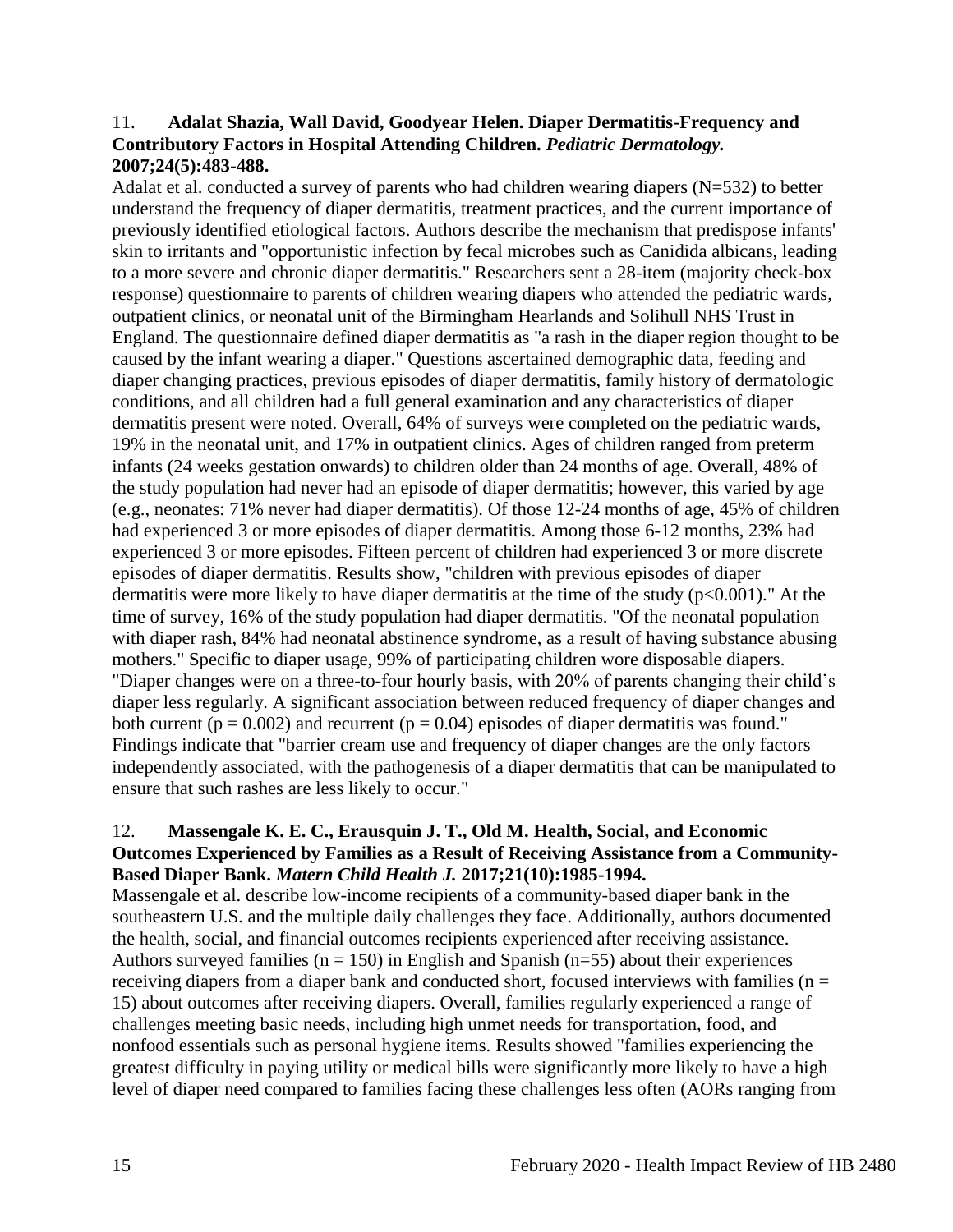3.40 to 9.39)." Consequences experienced and strategies employed by families  $(N=136)$  as a result of diaper need included: asked for money/diapers of a family member (45%), friend (43%), or neighbor (20%); child wore a diaper longer than usual (28%); used a cloth or towel instead of a diaper (24%); used a diaper that was too big (21%) or too small (21%); child got a rash (15%); child was unhappy (15%); child did not wear a diaper (12%); child could not go to childcare (8%); adult had to miss work or school (7%); cleaned and reused a soiled diaper (3%); and used a plastic bag instead of a diaper (2%). On average the supplemental supply of diapers provided by diaper banks, once a month or less often, was enough to last 2 or 3 days. More than two-thirds of families described the effect as helping "*a lot."* Families reported positive health, social, and economic outcomes as a result of receiving diapers. Specifically, families reported positive changes in parental mood (62%); improved child health (28%) and happiness (43%); increased opportunities for childcare (18%) and work and school attendance (15%); and the ability to divert household finances toward other basic needs, including utilities (27%) and medical care (5%). Authors recommended expanding federal, state, and local safety net programs to help low-income families secure a steady supply of diapers.

## 13. **Porter Sallie, Lorraine Steefel. Diaper Need: A Change for Better Health.** *Pediatric Nursing.* **2015;41(3):141-144.**

Diaper dermatitis is the most common skin disorder diagnosed during infancy and necessitates quick treatment because it can prompt skin breakdown with secondary infections and may requrie hospitalizations. Frequent diaper change is a primary prevention and treatment strategy for diaper dermatitis. Newborns require frequent diaper changes, as often as every hour; and older infants should be changed every 3 to 4 hours. "Pediatric nurses advise parents to look for six-to-eight wet diapers per day to determine that their infant is sufficiently hydrated and taking in adequate volumes of breast milk and/or formula." Based on an average 7 diapers per day (2,555 diapers/year), authors estimated the annual cost for disposable diapers to be about \$945.00 (in 2015). Authors note the cost of diapers may be higher for families with low incomes. "Because of economic constraints, [families with low-incomes] often cannot buy in bulk, lack transportation to supermarkets, discount stores, and warehouses with the lowest diaper prices; have limited or no Internet access for purchasing; and must rely on local convenience stores to purchase diapers." Additionally, reusable cloth diapers require purchasing sufficient amounts and facilities for daily laundering. Moreover, many child care centers require infants to wear disposable diapers. Potential consequences of diaper need include physical factors (e.g., discomfort or pain, urinary tract infection, communicable disease, oral-fecal contamination); behavioral/developmental factors (e.g., irritability, children kept home from child care and early childhood development programs, negative impact on peer relationships during toddler years, parental attempts at developmentally inappropriate toilet training); economic factors (e.g., purchasing less clothing, food, or other necessities or baby care items; utility bills or rent not paid; prescriptions not filled; parents miss work or school to tend to ill child); and social/emotional factors (e.g., maternal guilt, maternal frustration, negative impact on feelings of parenting, negative impact on parent-infant interactions) (see full list in article). Authors note that pediatric nurses should "consider diaper need as a contributing factor or underlying cause of diaper dermatitis and include ways to ease the factors causing diaper need as part of the management plan." This requires consideration of family economic circumstances as well as those who may be at special risk for diaper need (e.g., parents with more than one child in diapers, mothers with mental health concerns, infants with conditions that increase stooling).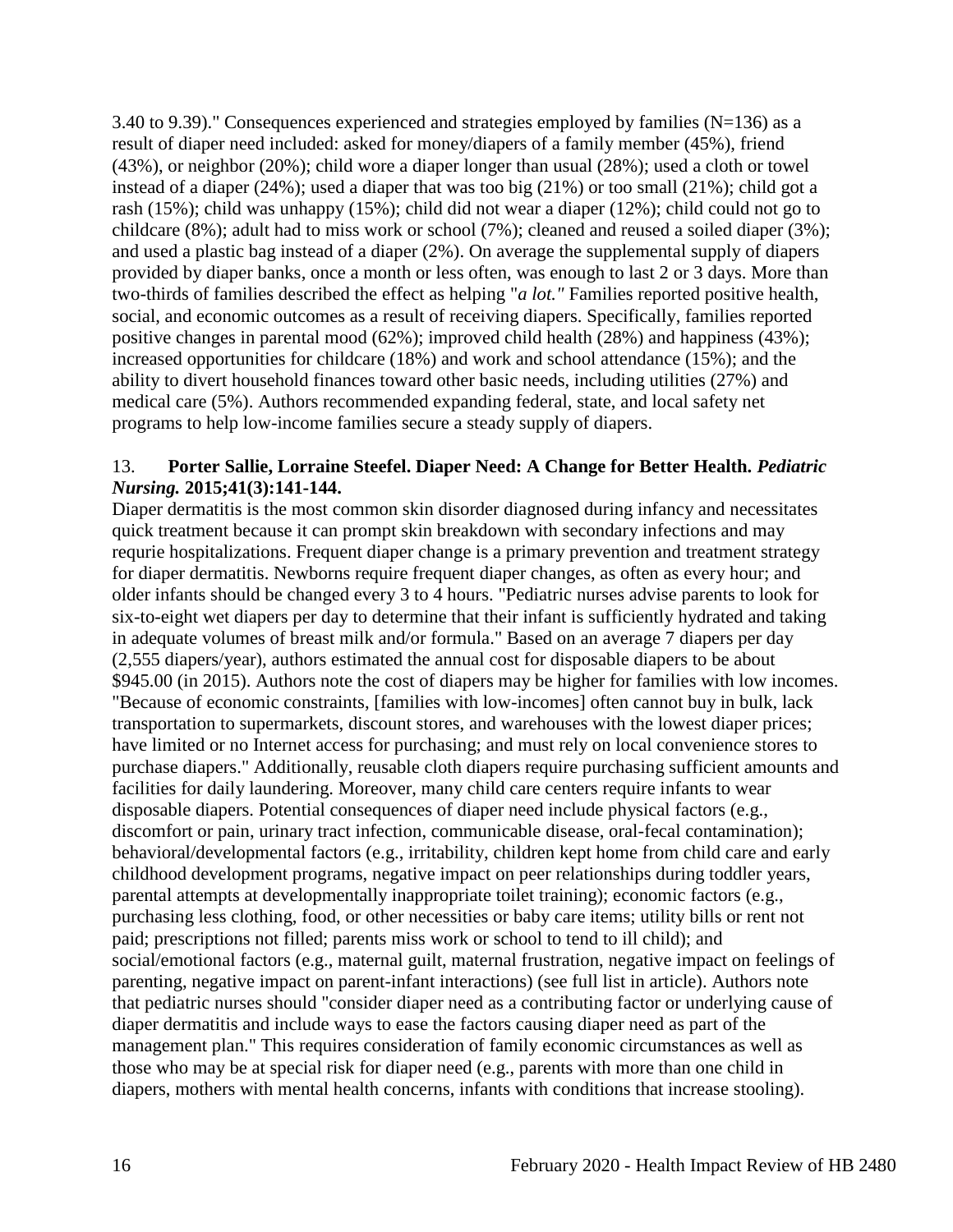#### 14. **Smith M. V., Kruse A., Weir A., et al. Diaper need and its impact on child health.**  *Pediatrics.* **2013;132(2):253-259.**

Smith et al. conducted the first study to quantify diaper need and the psychosocial stressors and needs low-income urban families experience. Authors derived data from a cross-sectional study of pregnant and parenting women (N=877), in which mothers completed structured surveys on topics related to mental health, basic needs, and health care use. Surveys were administered in an urban, northeast city between November 2010 and September 2012. Women were recruited through direct, in-person outreach by bilingual (Spanish-English) trained research assistants and were interviewed in-person at a single time point. The majority of respondents were African American (56.4%) or Hispanic (29.4%), and 14.7% ( $n = 129$ ) of women spoke Spanish as their primary language. The mean age of participants was  $36.2$  years (SD = 11.0). "The majority of women had 2 to 3 children under the age of 18 years living with them (45.6%), with a mean of 2.1 children  $(SD = 1.2)$ ." Respondents were asked questions about their mental health; substance use; trauma histories; basic needs such as food, housing, and diapers; health care and social service use; and basic demographics. "Diaper need was assessed with the question, 'If you have children in diapers, do you ever feel that you do not have enough diapers to change them as often as you would like?'" Those who responded "yes" were asked what they do when they do not have enough diapers. Authors assessed mental health need using a composite of three separate items from the survey (i.e., "I have the skills to manage/control my stress," "Managing my sadness or depression is…," and "Coping with the traumatic things that have happened to me is...") each measured on a scale from 1 to 10. Overall,  $31.7\%$  of women (n = 278) reported mental health need; of those, only 10% ( $n = 28$ ) were engaged in mental health treatment. Meanwhile,  $27.5\%$  (n = 241) of women reported diaper need. Of those who reported lacking an adequate supply of diapers, " $10\%$  (n = 88) reported that they received additional diapers from an agency,  $10\%$  ( $n = 86$ ) reported that they borrow diapers or money from family or friends, and 3%  $(n = 29)$  reported using some other method to obtain enough diapers such as seeking the assistance of a church." Nearly 8% of respondents ( $n = 64$ ) reported that they stretch the diapers they have when their supply is running short. This practice is associated with UTIs and diaper dermatitis, which are responsible for numerous pediatric office and emergency department visits per year. Results showed diaper need was associated with: being Hispanic (P=.02); speaking Spanish as primary language  $(P=.02)$ ; being 45 years of age or older, a proxy for grandparents raising grandchildren ( $P=.02$ ); reporting mental health need ( $P=.01$ ); and having received treatment of a mental illness (P=.002). Results from the multivariable logistic regression model showed, "Hispanic women were significantly more likely to report diaper need than African American women (OR: 1.96; 95% CI: 1.51–3.33), and women 45 years of age and older were significantly more likely than [those] ages [20-44] years to report diaper need (OR: 2.53; 95% CI: 1.21–5.28)." Additionally, "women who reported mental health need were significantly more likely than women who did not report mental health need to also report diaper need (OR: 1.89; 95% CI: 1.16–3.09)." Authors note, "maternal stress and depression are significant contributors to child development and mediate the relationship between poverty and child outcomes." Findings suggest that an adequate supply of diapers may be one strategy to reduce parenting stress and increase parents' sense of competency, "enabling parents to be more sensitive with their children, and thereby improving parenting quality and overall child outcomes." Study limitations include an inability to assess diaper need among teen parents (a population likely to be at significant risk); cross-sectional design cannot prove causality; mental health status was not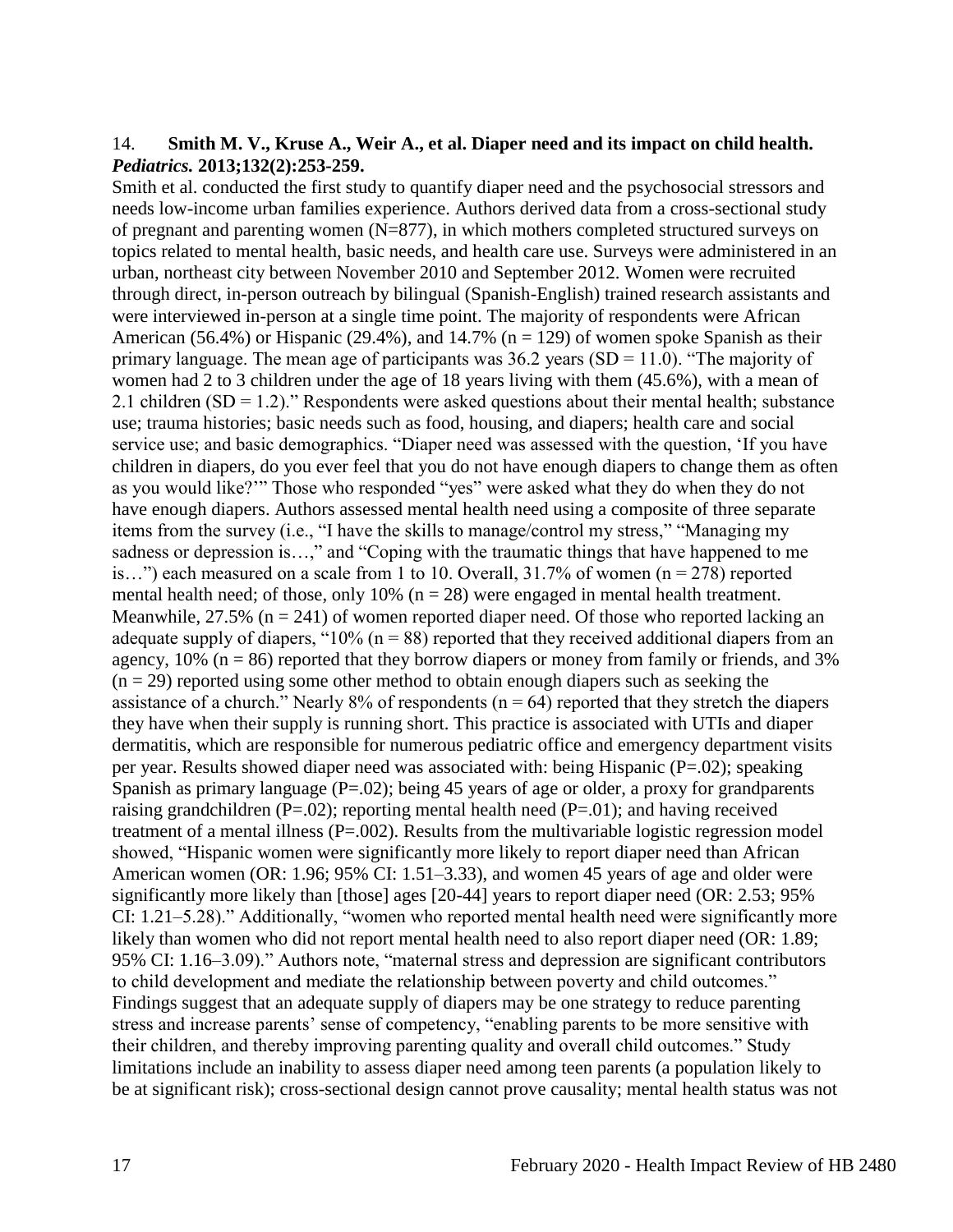assessed with a diagnostic instrument; potential underestimate of association between diaper need and maternal mental health status; and measure for diaper need has not been validated, although developed with expert input and several pilot tests (n=46).

## 15. **Goodman Janice H. . Perinatal depression and infant mental health.** *Archives of Psychiatric Nursing.* **2019;33(2019):217-224.**

In this paper, Goodman provides an overview of maternal perinatal depression, the risk it poses to infant/early-childhood mental health, and strategies for intervention. Perinatal depression (i.e., maternal major and minor depression during pregnancy and/or during the first year postpartum) "affects up to 20% of perinatal women in the general U.S. population, with higher rates for women with history of major depression, and for low socioeconomic status and/or immigrant women." Specifically, "major features of perinatal depression include depressed mood, anxiety, compulsive thoughts, loss of control, feelings of inadequacy, inability to cope, irrational fears, fatigue, and despair" and in some cases "suicidal and/or infanticidal thoughts." Evidence shows that in the postpartum period, depression affects a mother's practical caregiving practices (e.g., less likely to breastfeed; less likely to follow infant safety recommendations; take their child to fewer well-child healthcare visits; read and sing to their infants less; and use less healthy sleep practices with their infant). The author cites a large body of research "demonstrating that maternal prenatal and postpartum depression are associated with increased risk for wide-ranging adverse child development effects that can affect mental health." For example, "perinatal depression has been associated with an increased risk for emotional problems, including depression and anxiety, starting in early childhood and persisting into young adulthood." Furthermore, negative effects are seen among children with clinically depressed mothers and children of mothers who have subclinical levels of depressive symptoms. The author cites evidence that compromised parenting is considered "the most critically important mechanism during the postpartum period by which maternal depression affects child mental health outcomes." Specifically, maternal sensitive responses to an infant's signals and communications is "one of the most crucial dimensions of mother-infant interaction and is known to predict positive outcomes in children, including attachment security." Maternal depression, especially if chronic, can disrupt appropriate maternal responses to an infant's cues, babbles, and behavior, interactions that are essential to healthy development. Evidence from a 2000 meta-analysis of studies found depressed mothers of infants were more irritable and hostile, more disengaged from their child, and had lower rates of play and other positive social interactions with their child. "In response, infants may alter their interactive behavior with a depressed mother, leading to broad range of infant deficits including poor emotional behavioral state regulation, fewer positive and more negative facial expressions, avoidance, and greater fussiness." This can lead to a negative pattern of mother-infant interaction. Evidence indicates that "hostile parenting behavior increases risk of child externalizing problems." The severity and persistence of depressive symptoms are both moderating factors that can affect the association between maternal depression, maternal behavior, and child outcomes. For example, "findings from a large observational study (Netsi et al., 2018) indicated an increased risk for adverse behavioral, cognitive, and emotional outcomes among children of women who had persistent PPD (define as depressed at both 2 and 8 months postpartum) compared with women whose PPD did not persist." Most perinatal depression treatment studies have focused exclusively on maternal depression outcomes and do not consider outcomes related to mother-infant relationship or child outcomes. However, "interventions aimed at improving the mother-infant relationship and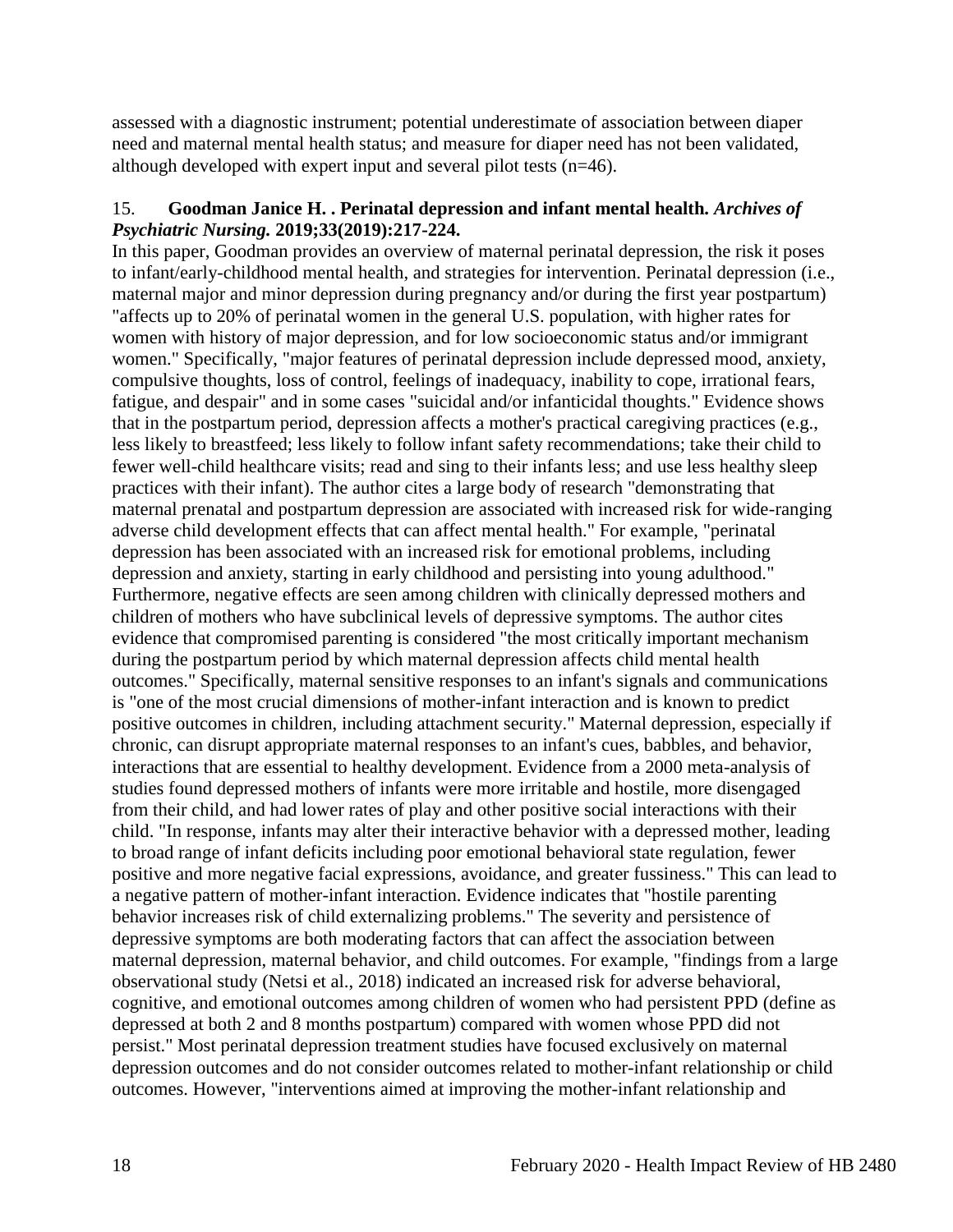interaction have shown promise or effectiveness in lessening the negative consequences of maternal depression on the developing child."

## 16. **Wallace L. R., Weir A. M., Smith M. V. Policy Impact of Research Findings on the Association of Diaper Need and Mental Health.** *Women's Health Issues.* **2017;27 Suppl 1:S14-S21.**

Wallace et al. describe the research findings on diaper need reported by the New Haven Mental Health Outreach for Mothers Partnership and the process of translating these findings into broader policy and advocacy efforts. Authors note, "maternal mental illness constitutes one of most significant public health problems facing women of reproductive age and their children," and "women who mother in poverty experience additional stressors, pointing to the need for innovative public health promotion efforts to reduce mental illness." Authors discuss the scope of the issue citing multiple studies that address gender disparities in risk and treatment of anxiety and depressive disorders in the U.S. as well as research that addresses how poverty affects risks and how race/ethnicity affects access to and use of appropriate mental health care. Authors examined national-, state-, and local-level diaper policy activities that occurred from 2013 to 2016 following the publication of an article on diaper need. The analysis identified several diaper-related policy activities: 1 at the city level, 11 at the state level, and 2 at the federal level. Authors state, "five of the identified activities represented policy changes that were enacted or implemented." Authors conclude, "community coalitions can effect gender-responsive policy change by conducting and disseminating research, engaging stakeholders, and mobilizing and leveraging their networks."

#### 17. **Centers for Disease Control and Prevention. Behavioral Risk Factor Surveillance System Prevalence And Trends Data: Washington-2014. 2014; Available at: [http://apps.nccd.cdc.gov/brfss/page.asp?cat=XX&yr=2014&state=WA#XX.](http://apps.nccd.cdc.gov/brfss/page.asp?cat=XX&yr=2014&state=WA#XX) Accessed**

## **August 16, 2016.**

Behavioral Risk Factor Surveillance System (BRFSS) 2014 data from Washington State show significant correlations between lower income and a number of health indicators including: worse overall self-reported health, depression, asthma, arthritis, stroke, oral health, tobacco use, women's health indicators, health screening rates, physical activity, and diabetes.

## 18. **WestSide Baby. Diaper Need. 2020; Available at: [https://westsidebaby.org/about](https://westsidebaby.org/about-us/diaper-need/)[us/diaper-need/.](https://westsidebaby.org/about-us/diaper-need/) Accessed January 2020, 2020.**

WestSide Baby was founded in 2001 in Seattle, Washington and is a member of the National Diaper Bank Network. In partnership with community, WestSide Baby provides essential items to local children in need by collecting and distributing diapers, clothing, and equipment. This page provides an overview of diaper need in Seattle, King County, and nationally and discusses sales taxes on diapers. WestSide Baby estimates a healthy supply of diapers for a newborn costs approximately \$75-\$100 per month. Authors note, "the privilege of buying cheaper diapers in bulk, at a big box store or online is not available to all families when costly memberships or public transportation are a barrier. Families living in poverty may pay double what higherincome families pay because of this diaper price disparity." Newborn assumptions: use an average 10-14 diapers/day; newborn diapers range in price from \$0.20/diaper (cheaper) to \$0.30/diaper (more expensive). Size 5 assumptions: use an average of 7-10 diapers/day; Size 5 diapers range in price from \$0.36 (cheaper) to \$0.68 (more expensive).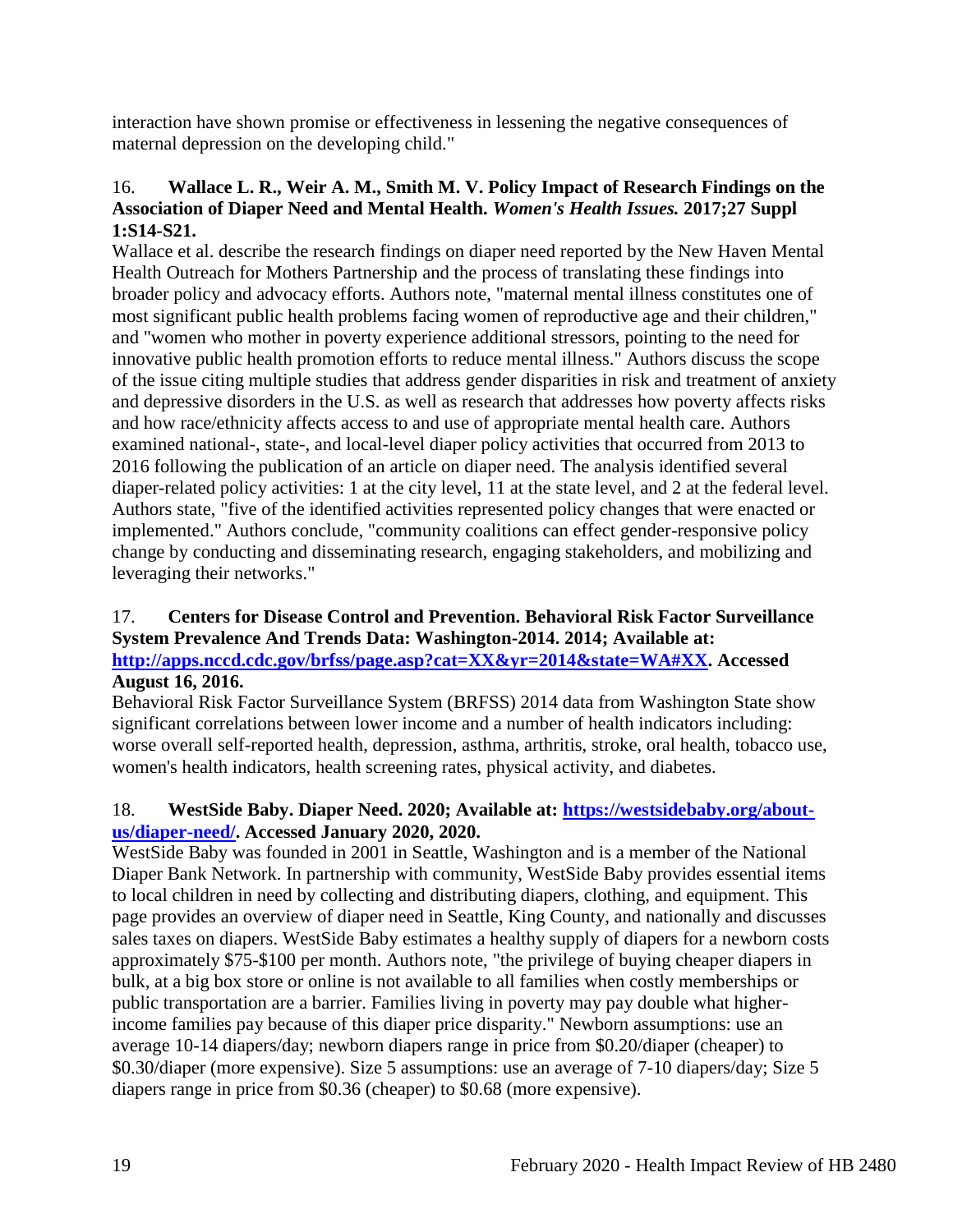## 19. **Serafin M. Health of Washington State Report: Self-reported Health Status. Data Update 2016. Washington State Department of Health;2016.**

Serafin presents data from Washington state on self-reported health status. The data show that after accounting for age, education, race and ethnicity, household income was a strong predictor of self-reported health status.

#### 20. **Center for Economic and Policy Research. Policies Like the Hygiene Assistance for Families of Infants and Toddlers Act Will Help the Poor Pay for Diapers. Center for Economic and Policy Research Blog [Blog post]. 2015; 23 November 2015:Available at: [http://cepr.net/blogs/cepr-blog/the-hygiene-assistance-for-families-of-infants-and-toddlers](http://cepr.net/blogs/cepr-blog/the-hygiene-assistance-for-families-of-infants-and-toddlers-act-will-help-the-poor-pay-for-diapers)[act-will-help-the-poor-pay-for-diapers.](http://cepr.net/blogs/cepr-blog/the-hygiene-assistance-for-families-of-infants-and-toddlers-act-will-help-the-poor-pay-for-diapers) Accessed January 2020, 2020.**

This policy blog post from the Center for Economic and Policy Research (CERP) discusses proposed federal legislation (H.R. 4055, the Hygiene Assistance for Families of Infants and Toddlers Act of 2015, which would allow states to create pilot projects that provide diapers or subsidies for diapers to families with low-incomes. It notes that those who are unable to afford an adequate supply of diapers may wash and reuse soiled diapers. Inappropriate reuse of diapers and an inadequate supply in general can lead to health problems for children (e.g., urinary tract infections) and caregivers (e.g., mental health concerns). The analysis includes data from the Bureau of Labor Statistics' Consumer Expenditure Diary Survey, which tracks household ("consumer unit") expenditures on a weekly basis by various demographic characteristics. Referenced data show average expenditures on diapers ("infant underwear") by income quintile from 2004-2014, as a percentage of average after-tax income." Results show, the lowest earning quintile "(the bottom 20[%] of consumer units by income, with an average after-tax income of \$11,253) spent 13.9[%] of their income on diapers in 2014." Moreover, "for the years 2004 to 2014, this quintile spent a far larger share of their income on diapers than any of the other quintiles, roughly 2 to 2.75 times greater than the next lowest earning quintile." Similarly, the second lowest earning quintile "(average after-tax income of \$29,012) spent 5.0[%] of their income on diapers [...] almost double the share of the next highest quintile." Meanwhile, those with an average income of \$166,061 in 2014, the highest earning quintile spent just 1.0% of their income on diapers. Evidence shows that the cost of diapers disproportionately burdens those with the lowest incomes. Cashman concludes, "the necessity of diapers, the frequency of their use, and their high costs, add up to a significant burden for these households."

# 21. **Raver Cybele , Letourneau Nicole , Scott Jennifer , et al. Huggies® Every Little Bottom Study Diaper need in the U.S. and Canada. June 2010 2010.**

This study conducted by Raver et al. was commissioned by Huggies®. The study was conducted to better understand the issue of diaper need in the U.S. and Canada and to provide insights into its scope and scale. The study was fielded by Abt SRBI, a full-service global strategy and research organization specializing in public policy and opinion surveys in the corporate, government and research institute sectors. Researchers conducted a quantitative telephone survey among a nationally representative sample of mothers with at least one child aged birth through 4 years currently in diapers in the U.S. and Canada. The U.S. survey was conducted in both English and Spanish and averaged 20 minutes in duration. The U.S. sample included 1,513 mothers and includes a representative sample of mothers living below the Federal Poverty Level (26%). Additionally, the study identified mothers living in financial hardship (32%) --income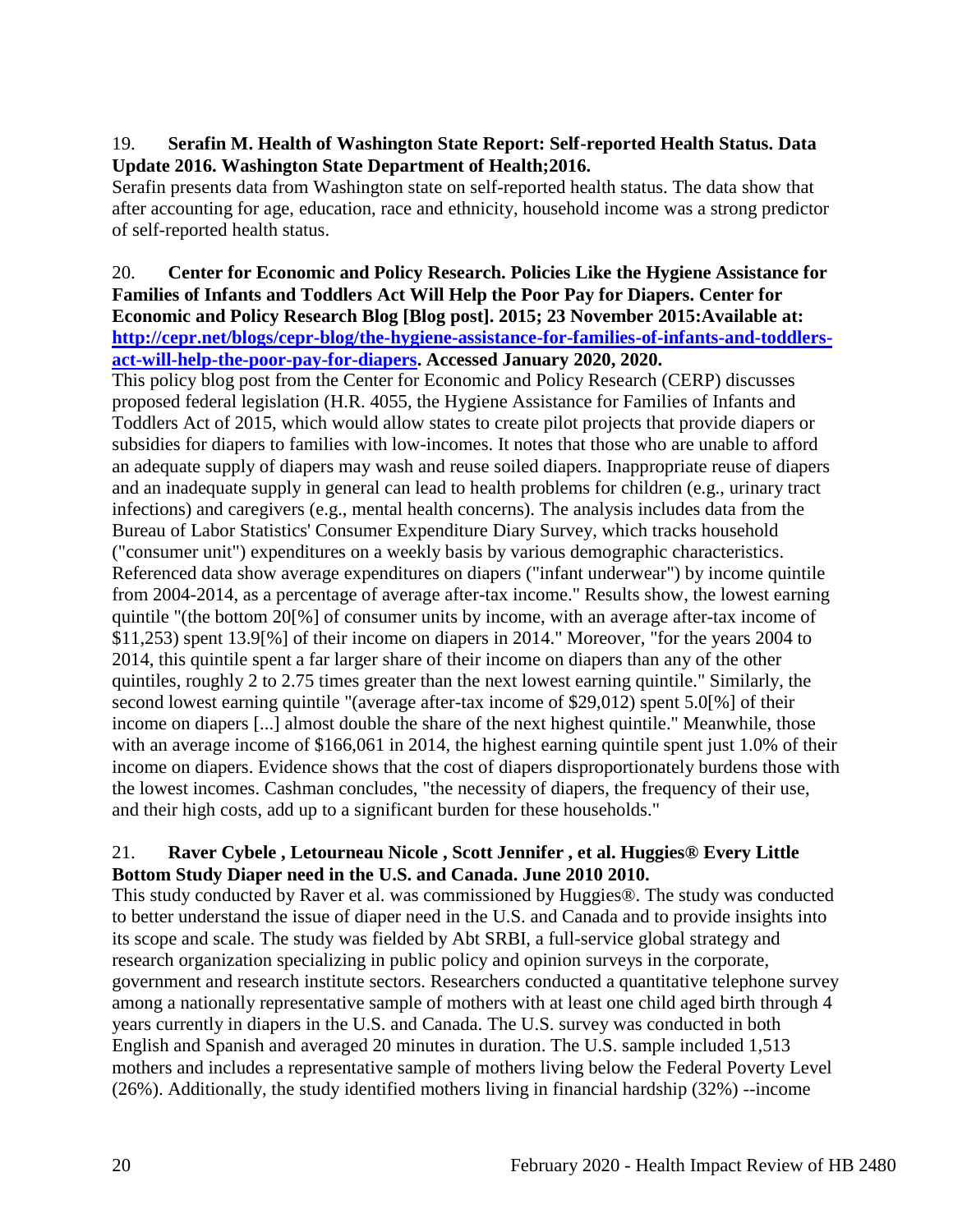greater than the FPL but had difficulty in the past 12 months to meet essential expenses (i.e., food, housing, utilities, childcare, etc.). The remaining 42% of respondents were identified as non-hardship-- having not experienced financial hardship in the past year. Results indicate that mothers who struggle with diaper need are more likely to have incomes at or below the FPL or to experience financial hardship and are less likely to be married. U.S. mothers with diaper need are less likely to be employed or to have attained higher education. Hispanic mothers are statistically significantly more likely to experience with diaper need than white mothers (Hispanic 41%, African American 36%, White 31%). Results also indicate that 15% of U.S. mothers have limited their activities because they did not have enough diapers for their child. Specifically, mothers report having to stay home when they need to go out (10%), miss work or school (2%), or keep their child out of daycare because they did not have enough diapers (2%). "In the U.S., African-American and Hispanic mothers are also more likely than [white] mothers to report that they have had to limit their activities because they did not have enough diapers for their child (U.S. 21%, 22% vs. 11%)." Mothers who struggle with diaper need are more likely than their counterparts to have had to limit their activities because they did not have enough diapers for their child (U.S. 33%): 22% stayed at home when they needed to go out; 6% cancelled doctor's or other appointments; 5% missed work or school; and 4% kept their child out of daycare.

## 22. **Best Starts for Kids Health Survey Data. In: County PH-SK, ed. County PH-SK, trans. Seattle, Washington: Public Health - Seattle & King County**

Conducted by Public Health - Seattle & King County, Best Starts for Kids Health Survey (BSKHS) is a survey about the health and well-being of King County children 5th grade and younger. Data available as of February 3, 2020, were collected in late 2016 and early 2017. Respondents were asked, "Since this child was born, how often has it been very hard to get by on your family's income-hard to cover basics like diapers or formula?" Available answer choices were "All of the time", "Most of the time", or "Some of the time." In 2017, 23% of King County children lived in families that found it difficult to afford diapers or formula at least some of the time since the child was born. In 2017, families who identified as Native Hawaiian/Pacific Islander (61%) and Latino (37%) disproportionately experienced difficulty affording diapers or formula. Families with lower annual incomes also disproportionately experienced difficulty affording these necessities (i.e., 53% of families with an annual income <%15,000; 45% of families earning \$15,000-\$24,999; and 46% of families earning \$35,000-\$49,999). Respondents without a college degree (i.e., less than high school; high school graduate/GED; some college, no degree) were significantly more likely than average to report difficulty affording basics, as were families living in South King County (36%). Lesbian, gay, and bisexual respondents were more likely (45%) to experience difficulty affording diapers and formula. Male respondents were less likely (13%) than average to have difficulty affording these basics.

# 23. **Cotropia C.A., Rozema K. Who Benefits from Repealing Tampon Taxes? Empirical Evidence from New Jersey.** *Journal of Empirical Legal Studies.* **2018;15(3):620-647.**

Cotropia and Rozema examined the impact of New Jersey's 2005 sales tax exemption for menstrual hygiene products. This article outlines their methodology and various economic analyses. It also discusses the impact of sales and tax use exemptions more broadly.

## 24. **Network National Diaper Bank. Washington Diaper Facts. New Haven, Connecticut: National Diaper Bank Network; 2018.**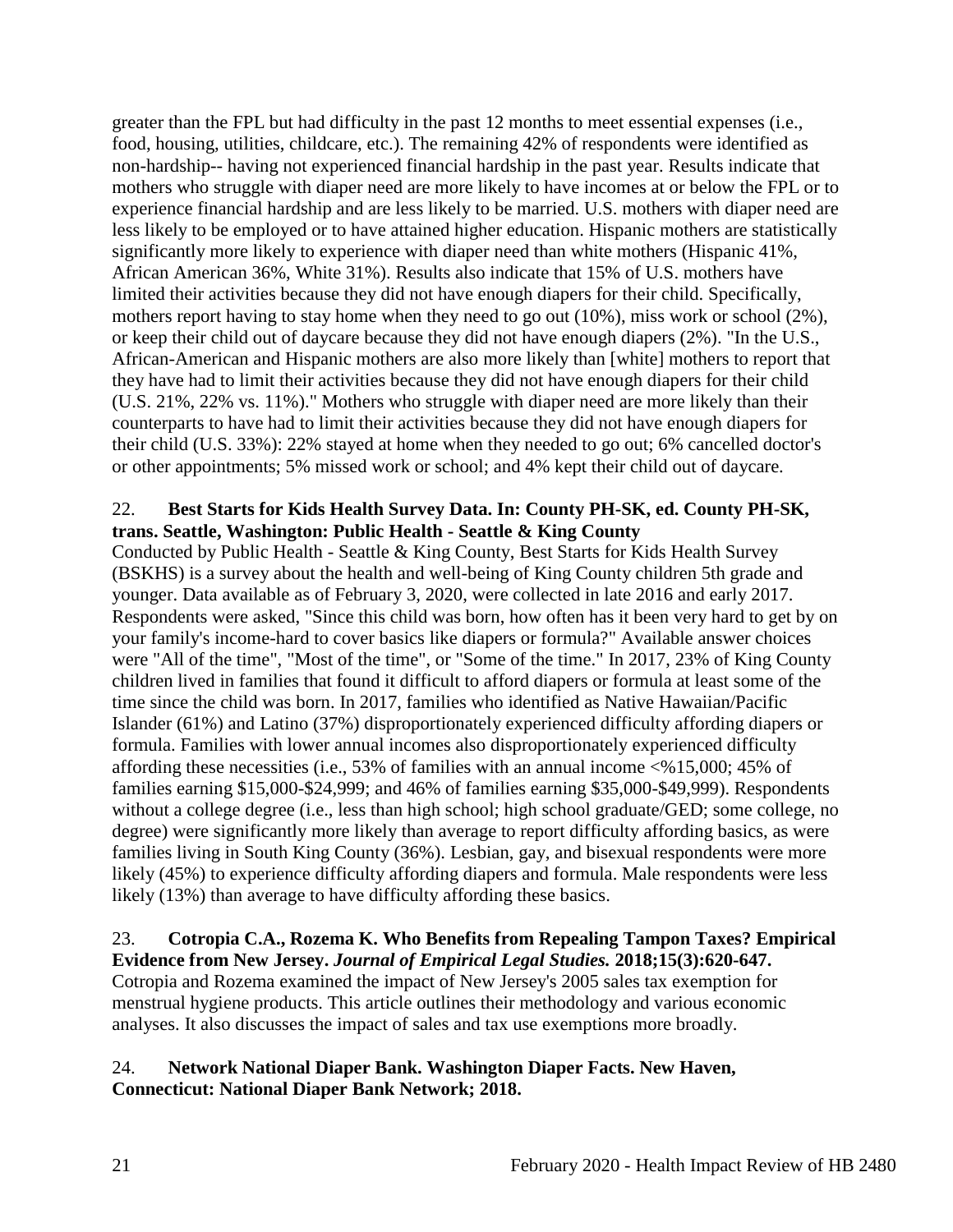This report compiled by the National Diaper Bank Network estimates diaper need in Washington State. It estimates the total population under age 3 years was 274,550. In Washington, 17% of children under 18 are infants or toddlers; 16% of children live in families earning less than 100% of the Federal Poverty Level (FPL) and 15% live in families earning 100% to 200% of FPL. Fifty-eight percent of Washington Mothers with infants are in the workforce. "Nationally, 57% of parents experiencing diaper need who rely on child care said they missed an average of 4 days of school or work in the past month because they didn't have diapers."

# 25. **HealthCare.gov. Federal Poverty Level (FPL). 2019; Available at:**

**[https://www.healthcare.gov/glossary/federal-poverty-level-fpl/.](https://www.healthcare.gov/glossary/federal-poverty-level-fpl/) Accessed February 2020, 2020.**

## 26. **Senate Bill 92, Taxation, Section 6363.9 Revenue and Taxation Code(2019).**

This California law adds Section 6363.9 to the state's Revenue and Tax Code. Effective January 1, 2020, "there are exempted from the taxes imposed by this part the gross receipts from the sale in this state of, and the storage, use, or other consumption in this state of, diapers designed, manufactured, processed, fabricated, or packaged for use by infants, toddlers, and children." This section shall become inoperative on January 1, 2022.

## 27. **The California Legislature's Nonpartisan Fiscal and Policy Advisor. The 2019-20 May Revision | Sales Tax Exemptions for Diapers and Menstrual Products. Budget and Policy Post 2019; Available at: [https://lao.ca.gov/Publications/Report/4040.](https://lao.ca.gov/Publications/Report/4040) Accessed January 2020, 2020.**

This analysis from the California Legislative Analyst's Office, the California Legislature's Nonpartisan Fiscal and Policy Advisor, addresses the Governor's proposal for two new sales tax exemptions: 1) an exemption for children's diapers and 2) an exemption for menstrual products. The analysis provides background on California's sales tax, the Governor's proposal, sales taxation of necessities, and discussion of equity considerations for each proposed exemption.

## 28. **Nabors Ramona Multiple Agency Fiscal Note Summary. Olympia, Washington: Washington State Office of Financial Management; 2020.**

This Multiple Agency Fiscal Note estimates decreases in state revenues as a result of HB 2480. The Department of Revenue's fiscal note states, "This bill decreases state revenues by an estimated \$15,024,000 in the 11 months of impacted collections in Fiscal Year 2021, and by \$16,026,000 in Fiscal Year 2022, the first full year of impacted collections. This bill also decreases local revenues by an estimated \$7,000,000 in Fiscal Year 2021, and by \$7,000,000 in Fiscal Year 2022, the first full year of impacted collections." An estimated 10,000 taxpayers would be affected by this change. These estimates are based on the following assumptions: this proposal is implemented effective July 1, 2020, impacting 11 months of collections in Fiscal Year 2021; most children will no longer require diapers after 4 years of age; average disposable diaper cost is \$0.20 and the average child will require 2,700 diapers per year; approximately 95% of babies use disposable diapers; and the average cost of cloth diaper service is \$70 per month. Disposable diaper costs and the average number of diapers worn per year assumptions are based on information from a January 2020 Investopedia post. The original article does not include data sources for the provided estimates.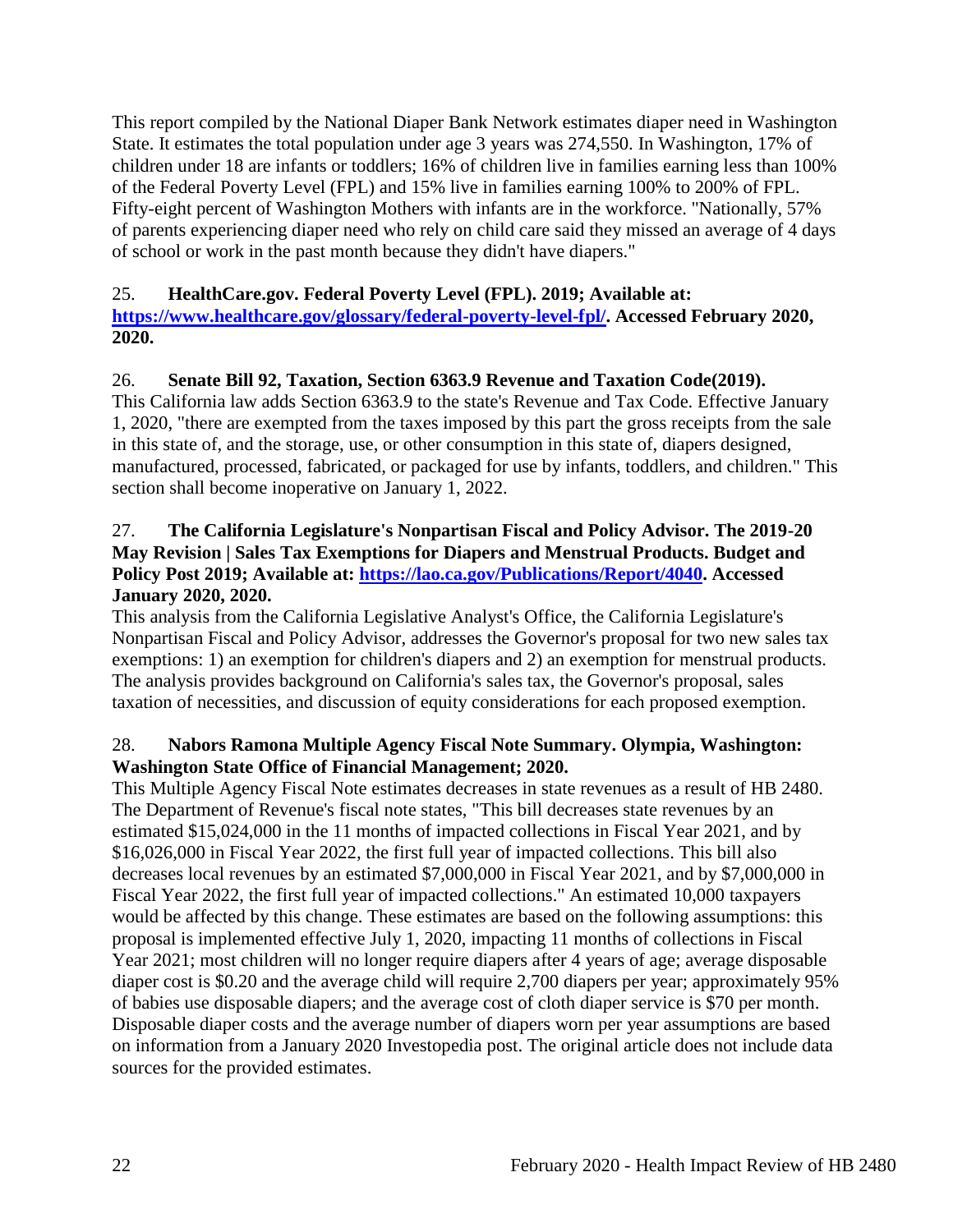#### 29. **Investopedia. Budgeting for a New Baby. Personal Finance | Budgeting & Savings 2020; Available at: [https://www.investopedia.com/articles/pf/08/budgeting-for-baby.asp.](https://www.investopedia.com/articles/pf/08/budgeting-for-baby.asp) Accessed January 2020, 2020.**

This Investopedia article provides information about personal finances (e.g., one-time expenses and ongoing expense) related to infants. The author notes that diapers vary in price (average price of \$0.20 per disposable diaper). The average child uses more than 2,700 in the first year of life, which can add up to more than \$550 in diaper costs. The author notes that disposable diapers can be purchased with coupons for as low as \$0.15 per diaper while imported diapers can cost \$1.40 per diaper. The author estimates that a cloth diaper service costs around \$70 per month. Materials to make cloth diapers at home can cost \$250 or more upfront. The author does not provide any citations for these estimates.

#### 30. **Slomian Justine , Honvo Germain , Emonts Patrick , et al. Consequences of maternal postpartum depression: A systematic review of maternal and infant outcomes.**  *Women's Health.* **2019;15(2019):1-55.**

Slomian et al. conducted a systematic review (January 1, 2005 through August 17, 2016) to evaluate both the infant and maternal consequences of untreated maternal postpartum depression. The analysis included 122 studies that met criteria; 61 (46 cohort studies and 21 cross sectional studies) records were included for review of maternal consequences of postpartum depression; and 67 (61 cohort studies and 12 cross-sectional studies) records were included for review of infantile consequences of postpartum depression. Nineteen studies examined both infant and maternal consequences of postpartum depression. Of the maternal focused studies, 28 of 68 were conducted in the U.S. and 22 were conducted in Europe. Of the infant focused studies 27 of 73 were performed in the U.S> and 20 were performed in Europe. Results were synthesized into three categories: (a) the maternal consequences of postpartum depression, including physical health (3 studies), psychological health (6 studies), quality of life (8 studies), relationships (7 studies), and risky behaviors (i.e., addictive behavior (4 studies) and suicidal ideation (7 studies); (b) the infant consequences of postpartum depression, including anthropometry (13 studies), physical health (10 studies), sleep (3 studies), and motor development (7 studies), cognitive development (11 studies), language development (13 studies), emotional development (5 studies), social development (4 studies), and behavioral development (12 studies); and (c) mother–child interactions, including bonding (15 studies), breastfeeding (22 studies), and the maternal role (i.e., maternal behaviors (9 studies), maternal competence (2 studies), infant health care practices or utilization measures (8 studies), maternal perception of the infant's patterns (5 studies), and the risk of maltreatment (2 studies)). Of the studies focused on maternal health, "five studies showed that higher levels of depressive symptoms were associated with an increased prevalence of suicidal ideation." Specific to infant health consequences, "of the 10 cohort studies, 9 indicated a significant association between maternal PPD and health concerns in infants." For example, "maternal depressive symptoms at 5 months seemed to predict more overall physical health concerns for infants at 9 months and a greater proportion of childhood illnesses." Additionally, results from 7 of the 11 studies indicate a significant and negative association between maternal postpartum depressive symptoms and cognitive development in children. Specific to mother-child interactions, "a total of 11 studies demonstrated a negative effect of maternal depression on mother-to-infant bonding." Additionally, "women with depressive symptoms showed less closeness, warmth, and sensitivity and a significantly lower level of mutual attunement (with regard to emotional availability) and experienced more